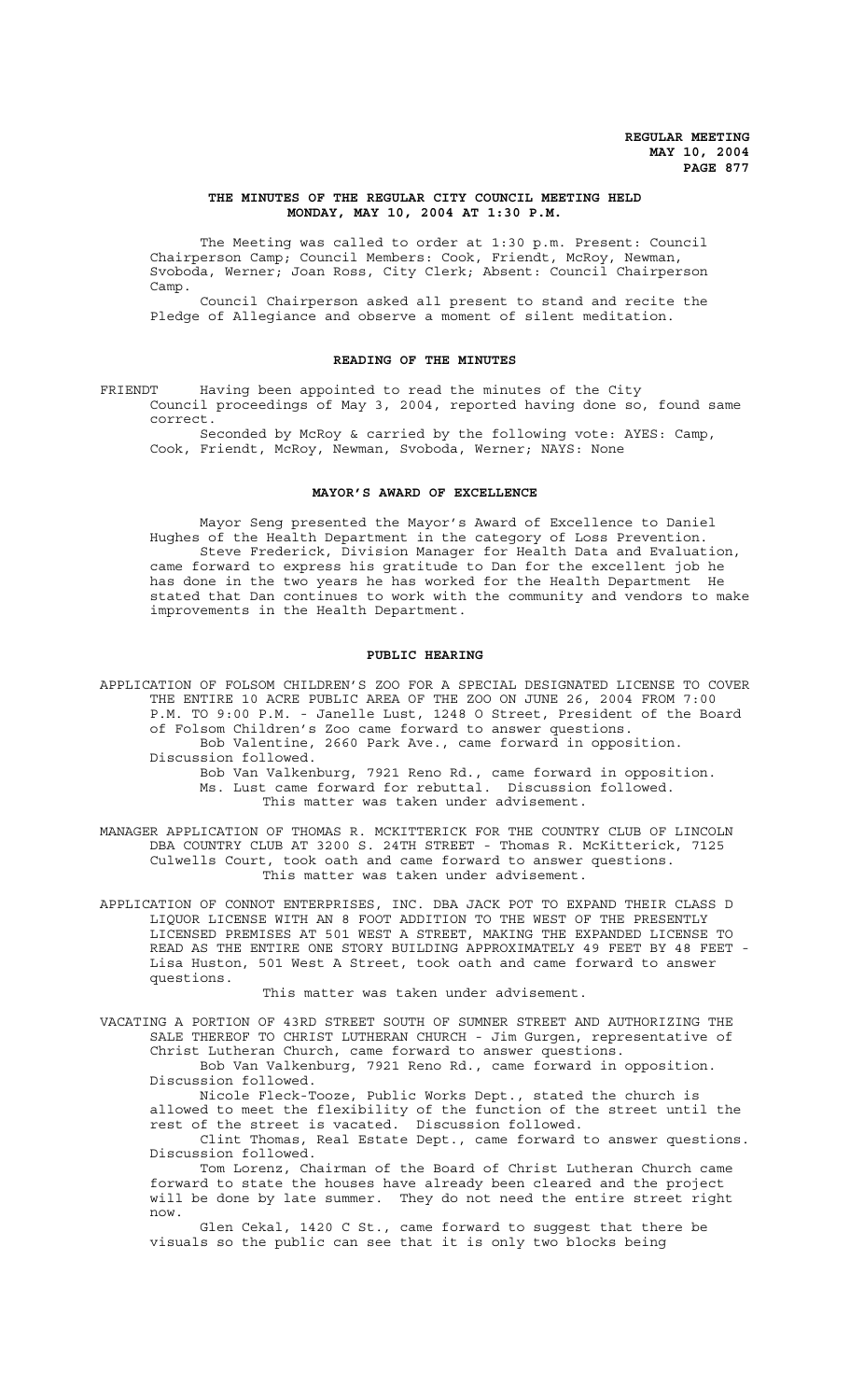> discussed. Discussion followed. This matter was taken under advisement.

VACATING 120 FEET OF SOUTH 22ND STREET GENERALLY LOCATED AT THE INTERSECTION OF SOUTH 22ND STREET AND WESLEY DRIVE - Tom Huston, Cline Williams Law Firm, 233 S.  $13<sup>th</sup>$  St., representing the Housing Authority and Woodbridge Limited Partnership who collectively own the Woodbridge Development at 27<sup>th</sup> and Pine Lake Road. There is a concern with the speed on this road. Discussion followed.

RENAMING JACOB DRIVE AS JACOBS CREEK DRIVE GENERALLY LOCATED WEST OF SOUTH 27TH STREET AND SOUTH OF PINE LAKE ROAD - Mark Palmer, Olsson Associates came forward to answer questions. This matter was taken under advisement.

CHANGE OF ZONE 04002 - APPLICATION OF STONE BRIDGE CREEK, L.L.C. FOR A CHANGE OF ZONE FROM R-3 RESIDENTIAL TO B-2 PLANNED NEIGHBORHOOD BUSINESS DISTRICT, ON PROPERTY GENERALLY LOCATED AT NORTH 14TH STREET AND ARBOR ROAD;

SPECIAL PERMIT 04004 - APPLICATION OF STONE BRIDGE CREEK L.L.C. TO DEVELOP STONE BRIDGE CREEK COMMUNITY UNIT PLAN FOR 759 DWELLING UNITS AND REQUESTED WAIVERS TO ELIMINATE THE PRELIMINARY PLAT PROCESS, TO ALLOW INCREASED LOT DEPTH-TO-WIDTH RATIO, TO ALLOW DOUBLE FRONTAGE LOTS ALONG ALVO ROAD, AND TO DELAY THE FILING OF A USE PERMIT, ON PROPERTY GENERALLY LOCATED AT NORTH 14TH STREET AND ARBOR ROAD - Jason Thielen, EDC, 2200 Fletcher Avenue, representing Stone Bridge Creek LLC, stated that they plan to add 99 total units to the C.U.P. of Stonebridge Creek; 47 single family lots and 52 single family duplex lots. This matter was taken under advisement.

APPROVING AN AGREEMENT BETWEEN THE CITY AND THE NEBRASKA DEPARTMENT OF ROADS FOR REIMBURSEMENT OF ELIGIBLE FEDERAL FUNDS FOR DESIGN ENGINEERING, RIGHT-OF-WAY, NON-BETTERMENT UTILITY REHABILITATION, CONSTRUCTION AND CONSTRUCTION ENGINEERING FOR THE ANTELOPE VALLEY Y STREET BRIDGE AND ROADWAY PROJECT;

APPROVING SUPPLEMENTAL AGREEMENT NO. 1 BETWEEN THE CITY AND THE NEBRASKA DEPARTMENT OF ROADS FOR REIMBURSEMENT OF ELIGIBLE FEDERAL FUNDS FOR THE ANTELOPE VALLEY VINE STREET BRIDGE AND ROADWAY PROJECT;

APPROVING SUPPLEMENTAL AGREEMENT NO. 1 BETWEEN THE CITY AND THE NEBRASKA DEPARTMENT OF ROADS FOR REIMBURSEMENT OF ELIGIBLE FEDERAL FUNDS FOR THE ANTELOPE VALLEY MILITARY ROAD AND BRIDGE PROJECT - Mike Morosin, 2055 S St., requested a letter from the EPA reference a petroleum spill on the Y Street project and what mitigation they are going to be doing. He requested that a copy be given to each of the City Council members also. This matter was taken under advisement.

SPECIAL PERMIT 04016 - APPLICATION OF YEUTTER FAMILY, L.L.C. AND NORTHERN LIGHTS, L.L.C. TO DEVELOP NORTHERN LIGHTS COMMERCIAL CENTER FOR APPROXIMATELY 103,400 SQ. FT. OF FLOOR AREA OF PLANNED SERVICE COMMERCIAL, AND REQUESTED WAIVERS OF THE SETBACK REQUIREMENTS AND TO TREAT THE AREA AS A COMMERCIAL CENTER RATHER THAN INDIVIDUAL LOTS, ON PROPERTY GENERALLY LOCATED WEST OF NORTH 84TH STREET AND NORTH OF HOLDREGE STREET - DaNay Kalkowski, Seacrest & Kalkowski Law Firm, 1111 Lincoln Mall, Suite 350, came forward representing the Yeutter Family LLC and Northern Lights LLC. She stated this development will be a basic commercial retail center with one restaurant. They are asking for a special permit for planned service commercial to allow for flexibility with the internal setbacks similar to what was done in the B2 area to the south and provides a mechanism for site review by the Planning Dept. on the uses.

This matter was taken under advisement.

SPECIAL PERMIT 1423-I - APPLICATION OF HIMARK GOLF, L.L.C. TO AMEND HIMARK ESTATES COMMUNITY UNIT PLAN TO REPLACE THE 272 MULTIPLE-FAMILY UNITS WITH 31 SINGLE-FAMILY UNITS, FOR A TOTAL OF 344 DWELLING UNITS, AND WAIVERS TO THE REQUIREMENT FOR A PRELIMINARY PLAT, MINIMUM LOT AREA, AND MINIMUM WIDTH FOR MAJOR STREETS, ON PROPERTY GENERALLY LOCATED AT SOUTH 90TH STREET AND OLD CHENEY ROAD - Mark Hunzeker, Pierson Fitchett Hunzeker Blake & Katt, 1045 Lincoln Mall, Suite 200, came forward representing Guy Lammle the applicant to request a change from a 272 unit apartment complex to 31 single family units for a total of 344 dwelling units.

This matter was taken under advisement.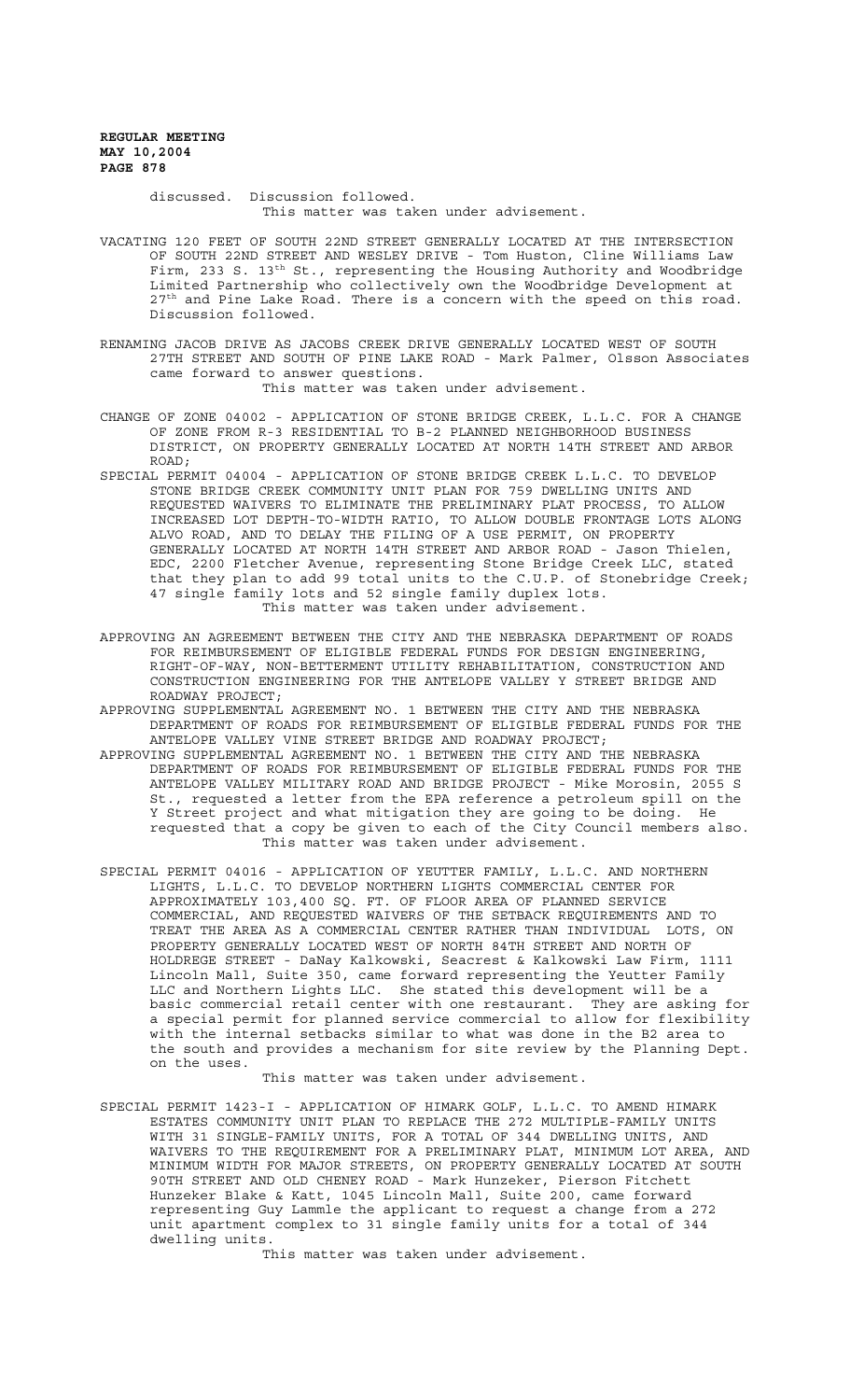### **MISCELLANEOUS BUSINESS**

Mike Morosin, 2055 S St. came forward to express his concern that the Piedmont neighborhood was able to keep a group home out of their neighborhood, but they continue to place similar places in his neighborhood. He did not feel their neighborhood was getting equal treatment.

Glen Cekal, 1420 C St., came forward to request a leaf ordinance and one referencing the appearance of yards. He feels a lot of money is being spent on paving in the new areas of Lincoln versus a pittance being spent in the older areas. He appreciated the work being done on sidewalks.

This matter was taken under advisement.

#### **\*\* END OF PUBLIC HEARING AT 5:40PM \*\***

# **COUNCIL ACTION**

## **LIQUOR RESOLUTIONS**

APPLICATION OF FOLSOM CHILDREN'S ZOO FOR A SPECIAL DESIGNATED LICENSE TO COVER THE ENTIRE 10 ACRE PUBLIC AREA OF THE ZOO ON JUNE 26, 2004 FROM 7:00 P.M. TO 9:00 P.M. - CLERK read the following resolution, introduced by Glenn Friendt, who moved its adoption for approval:

A-82735 BE IT RESOLVED by the City Council of the City of Lincoln, Nebraska:

That after hearing duly had as required by law, consideration of the facts of this application, the Nebraska Liquor Control Act, and the pertinent City ordinances, the City Council recommends that the application of Folsom Children's Zoo for a Special Designated License to cover the entire 10 acre public area of the zoo at 1222 S. 27th Street, Lincoln, Nebraska, on the 26th day of June, 2004, between the hours of 6:30 p.m. and 9:00 p.m., be approved with the condition that the premise complies in every respect with all City and State regulations. BE IT FURTHER RESOLVED the City Clerk is directed to transmit a

copy of this resolution to the Nebraska Liquor Control Commission. Introduced by Glenn Friendt Seconded by Svoboda & carried by the following vote: AYES: Camp,

Cook, Friendt, McRoy, Newman, Svoboda, Werner; NAYS: None.

MANAGER APPLICATION OF THOMAS R. MCKITTERICK FOR THE COUNTRY CLUB OF LINCOLN DBA COUNTRY CLUB AT 3200 S. 24TH STREET - CLERK read the following resolution, introduced by Glenn Friendt, who moved its adoption for approval:

A-82736 WHEREAS, Country Club of Lincoln located at 3200 S. 24th Street, Lincoln, Nebraska has been approved for a Retail Class "CK" liquor license, and now requests that Thomas R. McKitterick be named manager;

WHEREAS, Thomas R. McKitterick appears to be a fit and proper person to manage said business.

NOW, THEREFORE, BE IT RESOLVED by the City Council of the City of Lincoln, Nebraska:

That after hearing duly had as required by law, consideration of the facts of this application, the Nebraska Liquor Control Act, and the pertinent City ordinances, the City Council recommends that Thomas R. McKitterick be approved as manager of this business for said licensee. The City Clerk is directed to transmit a copy of this resolution to the Nebraska Liquor Control Commission.

Introduced by Glenn Friendt Seconded by Svoboda & carried by the following vote: AYES: Camp, Cook, Friendt, McRoy, Newman, Svoboda, Werner; NAYS: None.

APPLICATION OF CONNOT ENTERPRISES, INC. DBA JACK POT TO EXPAND THEIR CLASS D LIQUOR LICENSE WITH AN 8 FOOT ADDITION TO THE WEST OF THE PRESENTLY LICENSED PREMISES AT 501 WEST A STREET, MAKING THE EXPANDED LICENSE TO READ AS THE ENTIRE ONE STORY BUILDING APPROXIMATELY 49 FEET BY 48 FEET - CLERK read the following resolution, introduced by Glenn Friendt, who moved its adoption for approval:

A-82737 BE IT RESOLVED by the City Council of the City of Lincoln,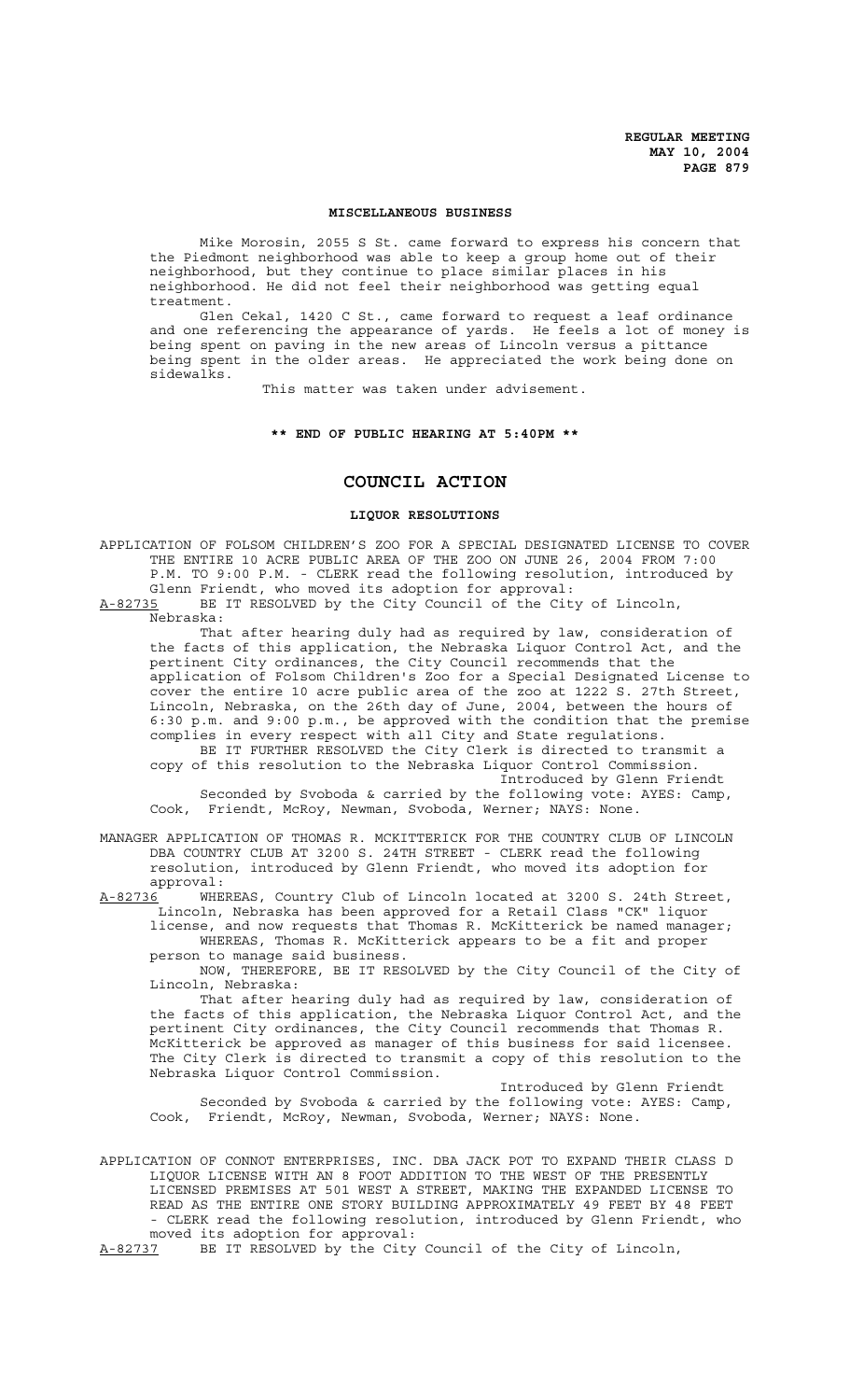Nebraska:

That after hearing duly had as required by law, consideration of the facts of this application, the Nebraska Liquor Control Act, and the pertinent City ordinances, the City Council recommends that the application of Connot Enterprises, Inc. dba Jack Pot to expand its licensed premises by the addition of an eight foot addition to the west of the presently licensed premises located at 501 West A Street, Lincoln, Nebraska, making the expanded license to read as the entire one story building approximately 49 feet by 48 feet, be approved with the condition that the premise complies in every respect with all City and State regulations.

BE IT FURTHER RESOLVED that the City Clerk is directed to transmit a copy of this resolution to the Nebraska Liquor Control Commission. Introduced by Glenn Friendt

Seconded by Svoboda & carried by the following vote: AYES: Camp, Cook, Friendt, McRoy, Newman, Svoboda, Werner; NAYS: None.

# ORDINANCES - 2<sup>ND</sup> READING

- REPEALING ORDINANCE NO. 18154 WHICH CREATED RE-PAVING DISTRICT NO. 156 IN SOUTH CODDINGTON AVE. FROM WEST O STREET SOUTH APPROXIMATELY 1200 FEET, DUE TO THE LACK OF MAJORITY PETITION - CLERK read an ordinance, introduced by Jonathan Cook, re-pealing ordinance No. 18154 which created Re-paving District No. 156, which re-paving district included all that portion of South Coddington Avenue from West "O" Street south approximately 1200 +/- feet describing the benefitted property as follows; Lots 4, 5, 6, 7, 8, and 9, Block 1; Lots 1, 2, 3, 10, 11 and 12, Block 2; Lots 1, 2, 3, 10, 11 and 12, Block 3; Lots 4, 5, 6, 7, 8 and 9, Block 4 and the vacated streets and alleys adjacent thereto all in Manchester Heights; Lots 1, 2 and 3 and Lot 112, Irregular Tract NW 28-10-06, Ford Van Lines Addition all in the Northwest Quarter of Section 28, Township 10 North, Range 6 East of the sixth Principal Meridian in the City of Lincoln, Lancaster County, Nebraska and providing for the payment of the cost thereof, the second time.
- VACATING A PORTION OF 43RD STREET SOUTH OF SUMNER STREET AND AUTHORIZING THE SALE THEREOF TO CHRIST LUTHERAN CHURCH - CLERK read an ordinance, introduced by Jonathan Cook, vacating a portion of 43rd Street south of Sumner Street, and retaining title thereto in the City of Lincoln, Lancaster County, Nebraska, the second time.
- VACATING 120 FEET OF SOUTH 22ND STREET GENERALLY LOCATED AT THE INTERSECTION OF SOUTH 22ND STREET AND WESLEY DRIVE - CLERK read an ordinance, introduced by Jonathan Cook, vacating a portion of South  $22<sup>nd</sup>$  Street, generally located at the intersection of South 22<sup>nd</sup> Street and Wesley Drive, and retaining title thereto in the City of Lincoln, Lancaster County, Nebraska, the second time.
- RENAMING JACOB DRIVE AS JACOBS CREEK DRIVE GENERALLY LOCATED WEST OF SOUTH 27TH STREET AND SOUTH OF PINE LAKE ROAD - CLERK read an ordinance, introduced by Jonathan Cook, changing the name of Jacob Drive to Jacobs Creek Drive located west of South 27<sup>th</sup> Street and south of Pine Lake Road, as recommended by the Street Name committee, the second time.

REPEALING CHAPTER 24.50 OF THE LINCOLN MUNICIPAL CODE, SEWER MAIN AND WATER MAIN SYSTEMS ON PRIVATE PROPERTY - CLERK read an ordinance, introduced by Jonathan Cook, repealing Sections 24.50.010, 24.50.020, 24.50.025, 24.50.030, 24.50.040, 24.50.050, 24.50.060 and 24.50.080 of the Lincoln Municipal Code, codified as Chapter 24.50, Sewer Main and Water Main Systems on Private Property, to eliminate code provisions that are no longer applicable; amending Section 17.58.095 of the Lincoln Municipal Code relating to Private Wastewater Systems to eliminate a reference to said Chapter 24.50; and repealing Section 17.58.095 of the Lincoln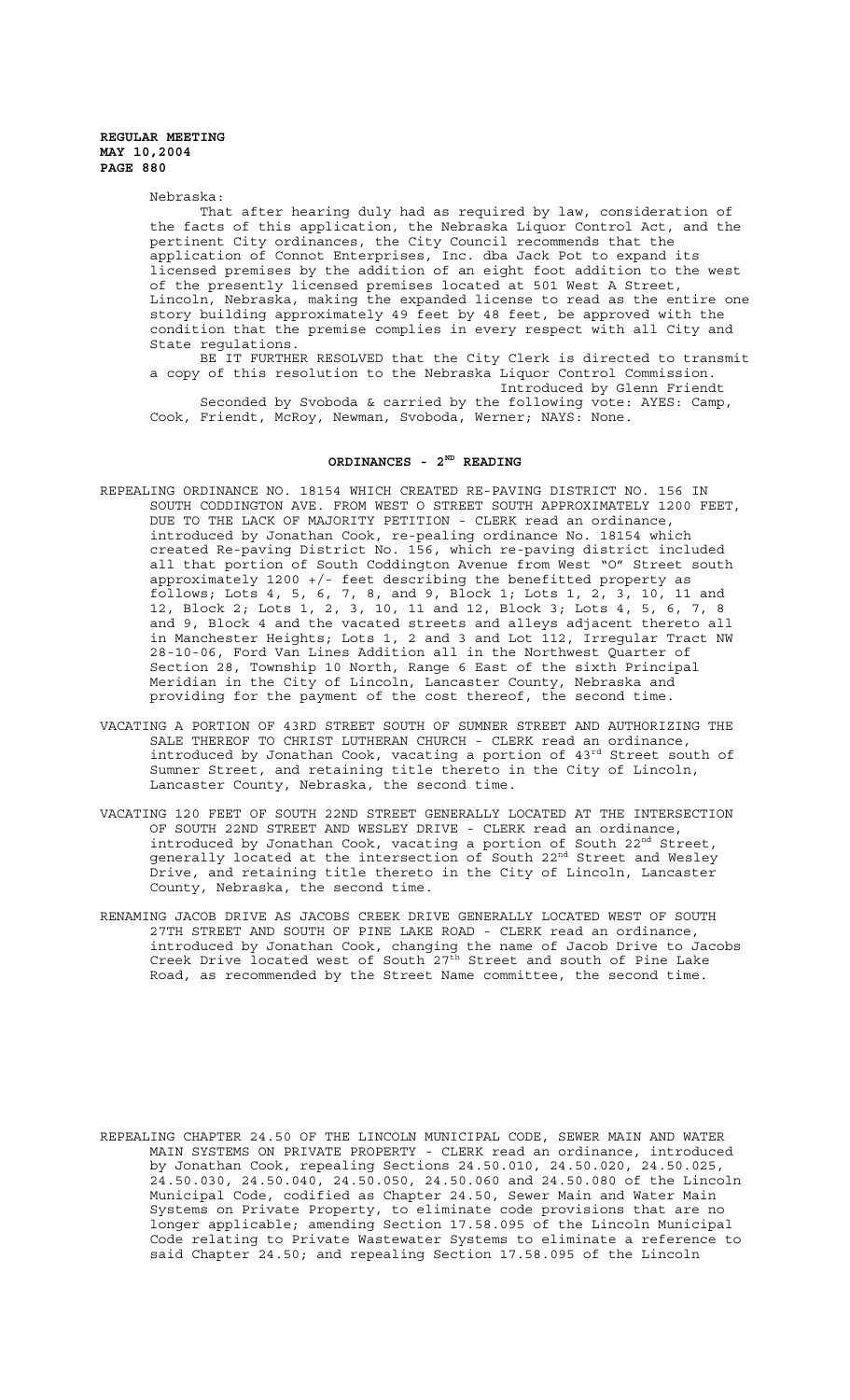Municipal Code as hitherto existing, the second time.

CHANGE OF ZONE 04002 - APPLICATION OF STONE BRIDGE CREEK, L.L.C. FOR A CHANGE OF ZONE FROM R-3 RESIDENTIAL TO B-2 PLANNED NEIGHBORHOOD BUSINESS DISTRICT, ON PROPERTY GENERALLY LOCATED AT NORTH 14TH STREET AND ARBOR ROAD - CLERK read an ordinance, introduced by Jonathan Cook, amending the Lincoln Zoning District Maps attached to and made a part of Title 27 of the Lincoln Municipal Code, as provided by Section 27.05.020 of the Lincoln Municipal Code, by changing the boundaries of the districts established and shown thereon, the second time.

#### **RESOLUTIONS**

APPOINTING JOHN WILLIAMS TO THE COMMUNITY FORESTRY ADVISORY BOARD TO FILL AN UNEXPIRED TERM EXPIRING AUGUST 17, 2005 - CLERK read the following resolution, introduced by Glenn Friendt, who moved its adoption:<br>A-82738 BE IT RESOLVED by the City Council of the City of Lincoln,

BE IT RESOLVED by the City Council of the City of Lincoln, Nebraska: That the appointment of John Williams to the Community Forestry

Advisory Board for a three-year term expiring August 17, 2005 is hereby approved.

Introduced by Glenn Friendt Seconded by Svoboda & carried by the following vote: AYES: Camp, Cook, Friendt, McRoy, Newman, Svoboda, Werner; NAYS: None.

APPROVING A 1 YEAR/200 HOUR LEASE WITH OPTION TO RENEW FOR THREE ONE-YEAR PERIODS BETWEEN THE CITY AND PLATTE VALLEY EQUIPMENT COMPANY TO PROVIDE A MECHANICAL FRONT WHEEL ASSISTED TRACTOR TO APPLY BIOSOLIDS GENERATED AT THE NORTHEAST WASTEWATER TREATMENT FACILITY - CLERK read the following resolution, introduced by Glenn Friendt, who moved its adoption:

A-82739 BE IT RESOLVED by the City Council of the City of Lincoln, Nebraska:

That the Rental Agreement between the City and Platte Valley Equipment Company which is attached hereto, marked as Attachment "A" and made a part hereof by reference, for the lease of a John Deere 8320 Tractor mechanical front wheel assisted tractor for a one year/200 hour period with the option to renew for additional one-year periods not to exceed three years, is hereby accepted and approved.

BE IT FURTHER RESOLVED that the Mayor is hereby authorized to execute said license agreement on behalf of the City.

Introduced by Glenn Friendt Seconded by Svoboda & carried by the following vote: AYES: Camp, Cook, Friendt, McRoy, Newman, Svoboda, Werner; NAYS: None.

APPROVING AN AGREEMENT BETWEEN THE CITY AND THE NEBRASKA DEPARTMENT OF ROADS FOR REIMBURSEMENT OF ELIGIBLE FEDERAL FUNDS FOR DESIGN ENGINEERING, RIGHT-OF-WAY, NON-BETTERMENT UTILITY REHABILITATION, CONSTRUCTION AND CONSTRUCTION ENGINEERING FOR THE ANTELOPE VALLEY Y STREET BRIDGE AND ROADWAY PROJECT - CLERK read the following resolution, introduced by Glenn Friendt, who moved its adoption:

A-82740 BE IT RESOLVED by the City Council of the City of Lincoln, Nebraska:

That the attached Supplemental Agreement #1 between the City of Lincoln and the State of Nebraska Department of Roads for Project No. STPC-5242(3), Control 11215D, City Project No. 780101, for the Antelope Valley Y Street Bridge and Roadway Project, is hereby approved in accordance with the terms and conditions contained in said Agreement, and the Mayor is authorized to execute the same on behalf of the City of Lincoln.

The City Clerk is directed to return the executed copies of the Agreement to the Department of Public Works, for transmittal and execution by the State Department of Roads.

Introduced by Glenn Friendt Seconded by Svoboda & carried by the following vote: AYES: Camp, Cook, Friendt, McRoy, Newman, Svoboda, Werner; NAYS: None.

APPROVING SUPPLEMENTAL AGREEMENT NO. 1 BETWEEN THE CITY AND THE NEBRASKA DEPARTMENT OF ROADS FOR REIMBURSEMENT OF ELIGIBLE FEDERAL FUNDS FOR THE ANTELOPE VALLEY VINE STREET BRIDGE AND ROADWAY PROJECT - CLERK read the following resolution, introduced by Glenn Friendt, who moved its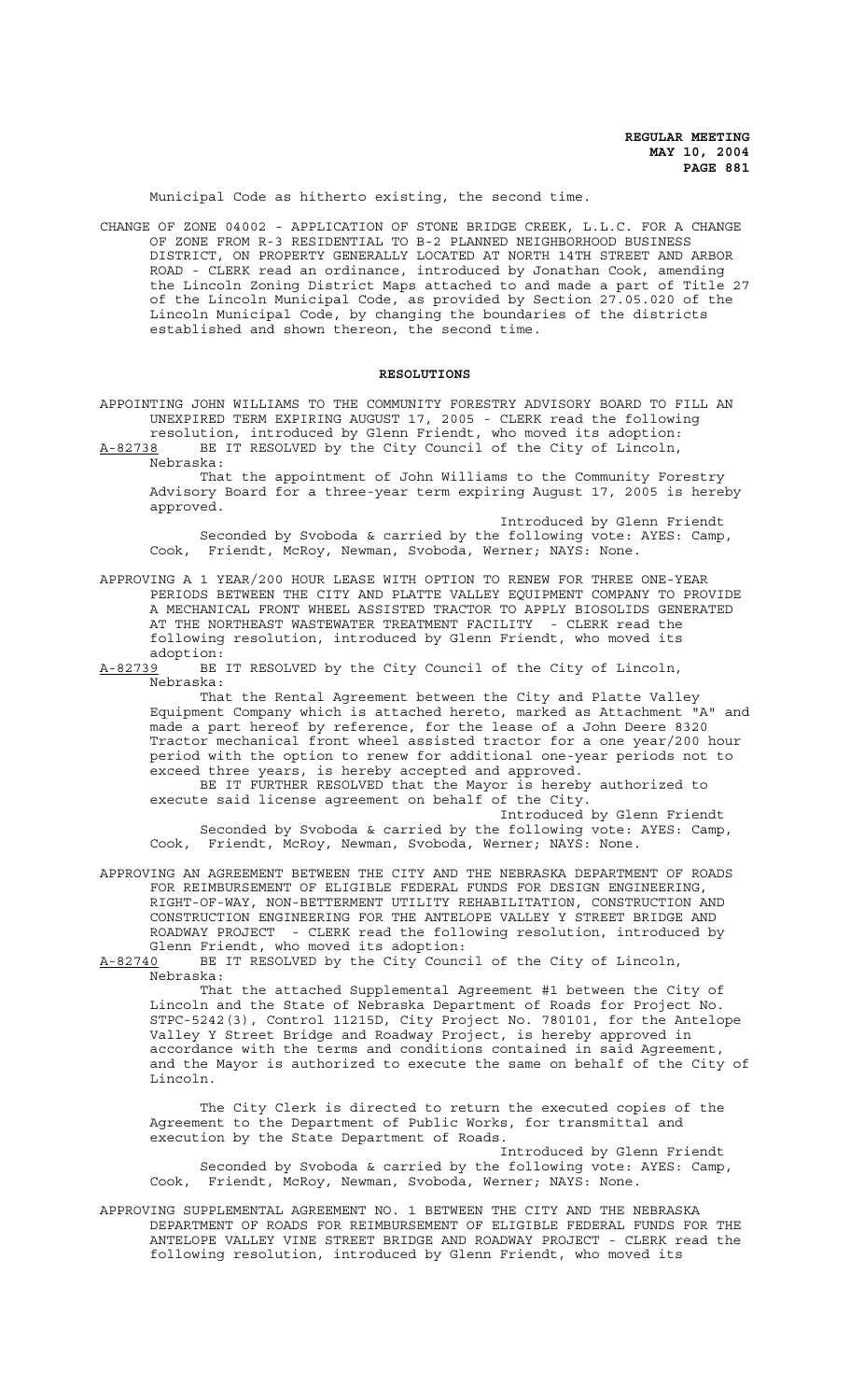adoption: A-82741 BE IT RESOLVED by the City Council of the City of Lincoln, Nebraska:

That the attached Supplemental Agreement #1 between the City of Lincoln and the State of Nebraska Department of Roads for Project No. STPC-5240(3), Control 11215C, City Project No. 780102, for the Antelope Valley Vine Street Bridge and Roadway Project, is hereby approved in accordance with the terms and conditions contained in said Agreement, and the Mayor is authorized to execute the same on behalf of the City of Lincoln.

The City Clerk is directed to return the executed copies of the Agreement to the Department of Public Works, for transmittal and execution by the State Department of Roads.

Introduced by Glenn Friendt Seconded by Svoboda & carried by the following vote: AYES: Camp, Cook, Friendt, McRoy, Newman, Svoboda, Werner; NAYS: None.

APPROVING SUPPLEMENTAL AGREEMENT NO. 1 BETWEEN THE CITY AND THE NEBRASKA DEPARTMENT OF ROADS FOR REIMBURSEMENT OF ELIGIBLE FEDERAL FUNDS FOR THE ANTELOPE VALLEY MILITARY ROAD AND BRIDGE PROJECT - CLERK read the following resolution, introduced by Glenn Friendt, who moved its

adoption:<br><u>A-82742</u> BE BE IT RESOLVED by the City Council of the City of Lincoln, Nebraska:

That the attached Supplemental Agreement #1 between the City of Lincoln and the State of Nebraska Department of Roads for Project No. STPC-5242(4), Control 11215F, City Project No. 780103, for the Antelope Valley Military Road and Bridge Project, is hereby approved in accordance with the terms and conditions contained in said Agreement, and the Mayor is authorized to execute the same on behalf of the City of Lincoln.

The City Clerk is directed to return the executed copies of the Agreement to the Department of Public Works, for transmittal and execution by the State Department of Roads.

Introduced by Glenn Friendt Seconded by Svoboda & carried by the following vote: AYES: Camp, Cook, Friendt, McRoy, Newman, Svoboda, Werner; NAYS: None.

SPECIAL PERMIT 04016 - APPLICATION OF YEUTTER FAMILY, L.L.C. AND NORTHERN LIGHTS, L.L.C. TO DEVELOP NORTHERN LIGHTS COMMERCIAL CENTER FOR APPROXIMATELY 103,400 SQ. FT. OF FLOOR AREA OF PLANNED SERVICE COMMERCIAL, AND REQUESTED WAIVERS OF THE SETBACK REQUIREMENTS AND TO TREAT THE AREA AS A COMMERCIAL CENTER RATHER THAN INDIVIDUAL LOTS, ON PROPERTY GENERALLY LOCATED WEST OF NORTH 84TH STREET AND NORTH OF HOLDREGE STREET - CLERK read the following resolution, introduced by Glenn Friendt, who moved its adoption:<br>A-82743 WHEREAS, Yeutter Family, L.L.C.

WHEREAS, Yeutter Family, L.L.C. and Northern Lights, L.L.C. have submitted an application designated as Special Permit No. 04016 for authority to develop Northern Lights Commercial Center consisting of 103,400 sq. ft. of floor area of planned service commercial, with a request to waive setback requirements on property located west of North 84th Street and north of Holdrege Street, and legally described to wit:

Lots 1-12, Block 1, Northern Lights 3rd Addition,

located in the Southeast Quarter of Section 15,

Township 10 North, Range 7 East of the 6th P.M.,

Lincoln, Lancaster County, Nebraska;

WHEREAS, the real property adjacent to the area included within the site plan for this commercial center will not be adversely affected; and

WHEREAS, said site plan together with the terms and conditions hereinafter set forth are consistent with the intent and purpose of Title 27 of the Lincoln Municipal Code to promote the public health, safety, and general welfare.

NOW, THEREFORE, BE IT RESOLVED by the City Council of the City of Lincoln, Nebraska:

That the application of Yeutter Family, L.L.C. and Northern Lights, L.L.C., hereinafter referred to as "Permittee", to develop Northern Lights Commercial Center, on the property legally described above, be and the same is hereby granted under the provisions of Section 27.63.470 of the Lincoln Municipal Code upon condition that construction and operation of said commercial center be in strict compliance with said application, the site plan, and the following additional express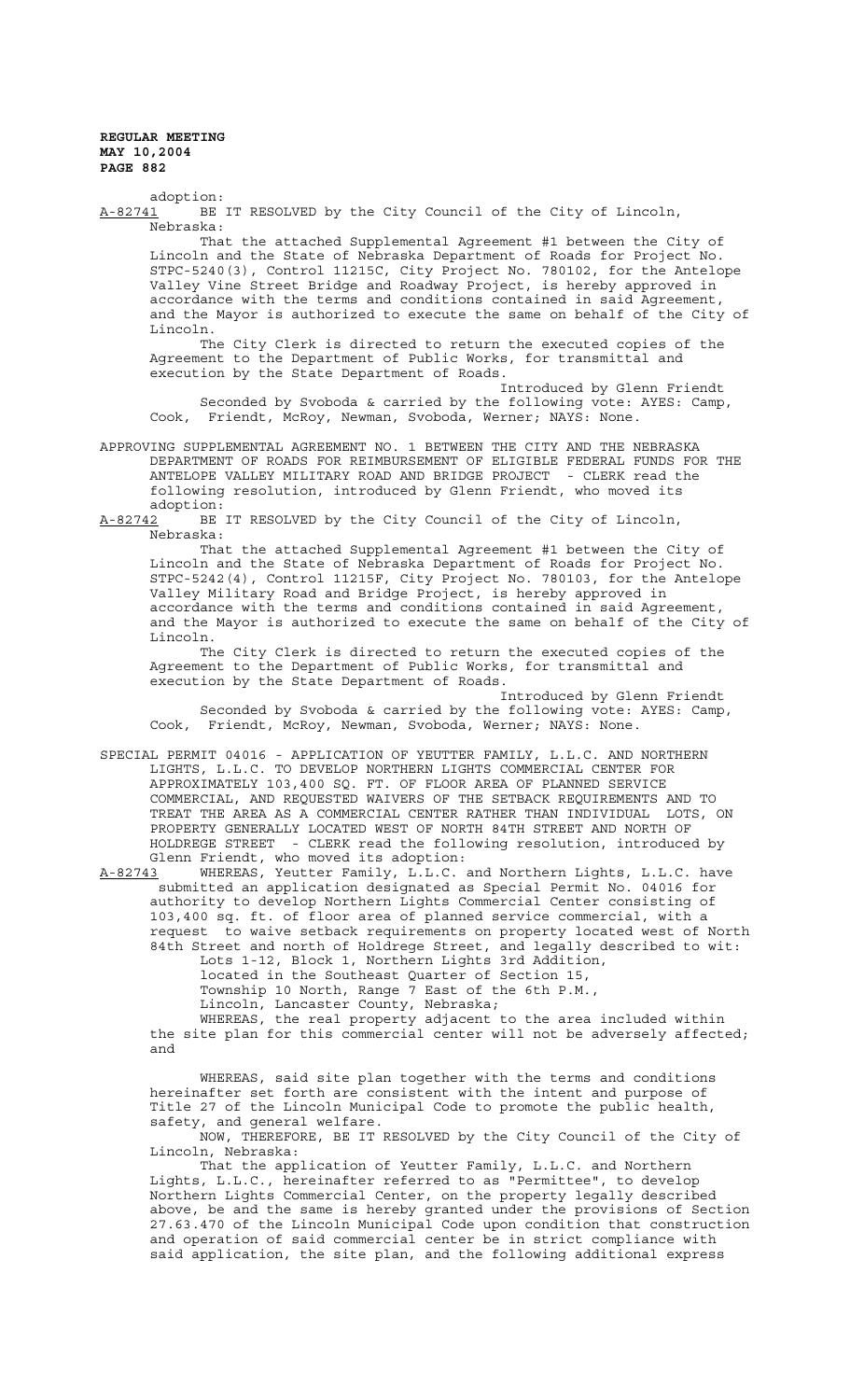terms, conditions, and requirements:

1. This permit approves 103,400 sq. ft. of commercial floor area.

2. The required 50' front yard setback along Northern Lights Drive is waived to allow a 20' setback and the required front yard setbacks from the interior private roadways are waived to allow a 0' setback.

3. Before receiving building permits:

a. The Permittee must submit an acceptable, revised final plan, and seven copies.

b. The construction plans must conform to the approved plans.

4. Before occupying the commercial area, all development and construction must be completed in conformance with the approved plans. 5. All privately-owned improvements must be permanently

maintained by the Permittee or an appropriately established homeowners association approved by the City Attorney.

6. The site plan approved by this permit shall be the basis for all interpretations of setbacks, yards, locations of buildings, location of parking and circulation elements, and similar matters.

7. The terms, conditions, and requirements of this resolution shall be binding and obligatory upon the Permittee, their successors, and assigns. The building official shall report violations to the City Council which may revoke the special permit or take such other action as may be necessary to gain compliance.

8. The Permittee shall sign and return the City's letter of acceptance to the City Clerk within 30 days following approval of the special permit, provided, however, said 30-day period may be extended up to six months by administrative amendment. The City Clerk shall file a copy of the resolution approving the special permit and the letter of acceptance with the Register of Deeds, filing fees therefor to be paid in advance by the Permittee.

Introduced by Glenn Friendt Seconded by Svoboda & carried by the following vote: AYES: Camp, Cook, Friendt, McRoy, Newman, Svoboda, Werner; NAYS: None.

- SPECIAL PERMIT 04004 APPLICATION OF STONE BRIDGE CREEK L.L.C. TO DEVELOP STONE BRIDGE CREEK COMMUNITY UNIT PLAN FOR 759 DWELLING UNITS AND REQUESTED WAIVERS TO ELIMINATE THE PRELIMINARY PLAT PROCESS, TO ALLOW INCREASED LOT DEPTH-TO-WIDTH RATIO, TO ALLOW DOUBLE FRONTAGE LOTS ALONG ALVO ROAD, AND TO DELAY THE FILING OF A USE PERMIT, ON PROPERTY GENERALLY LOCATED AT NORTH 14TH STREET AND ARBOR ROAD - PRIOR to reading:
- MCROY Moved to delay action on Bill No. 04R-100 for one week to 05/17/04.

Seconded by Newman & carried by the following vote: AYES: Camp, Cook, Friendt, McRoy, Newman, Svoboda, Werner; NAYS: None.

- SPECIAL PERMIT 1423-I APPLICATION OF HIMARK GOLF, L.L.C. TO AMEND HIMARK ESTATES COMMUNITY UNIT PLAN TO REPLACE THE 272 MULTIPLE-FAMILY UNITS WITH 31 SINGLE-FAMILY UNITS, FOR A TOTAL OF 344 DWELLING UNITS, AND WAIVERS TO THE REQUIREMENT FOR A PRELIMINARY PLAT, MINIMUM LOT AREA, AND MINIMUM WIDTH FOR MAJOR STREETS, ON PROPERTY GENERALLY LOCATED AT SOUTH 90TH STREET AND OLD CHENEY ROAD - CLERK read the following resolution, introduced by Glenn Friendt, who moved its adoption:
- A-82744 WHEREAS, HiMark Golf L.L.C. has submitted an application designated as Special Permit No. 1423-I for authority to amend HiMark Estates Community Unit Plan to replace 272 multiple-family units with 31 single-family units for a reduced total of 344 dwelling units, including requested waivers to the required preliminary plat process, minimum lot area, and minimum width for major streets, on property generally located at South 90th Street and Old Cheney Road, and legally described to wit: All of the Lots, Blocks, and Outlots in the following subdivisions: HiMark Estates Addition, HiMark Estates 1st Addition, HiMark Estates 2nd Addition, HiMark Estates 3rd Addition, HiMark Estates 4th Addition, HiMark Estates 5th Addition Corrected, HiMark Estates 6th Addition, HiMark Estates 7th Addition, and Iron Gates Estates, all located in Section 11, Township 9 North, Range 7 East of the 6th P.M., Lincoln, Lancaster County, Nebraska;

WHEREAS, the real property adjacent to the area included within the site plan for this amendment to the community unit plan will not be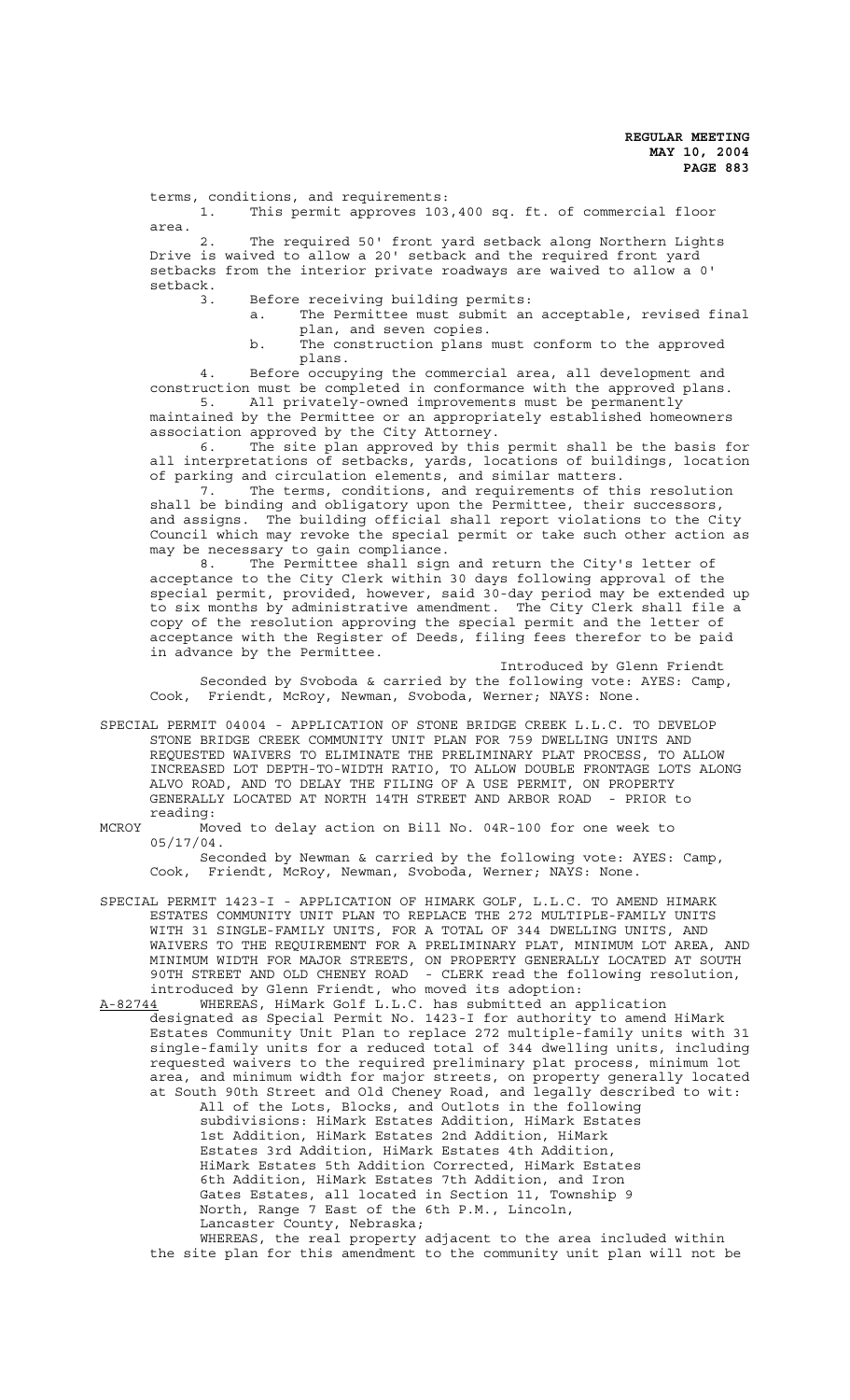adversely affected; and

WHEREAS, said site plan together with the terms and conditions hereinafter set forth are consistent with the intent and purpose of Title 27 of the Lincoln Municipal Code to promote the public health, safety, and general welfare.

NOW, THEREFORE, BE IT RESOLVED by the City Council of the City of Lincoln, Nebraska:

That the application of HiMark Golf, L.L.C., hereinafter referred to as "Permittee", to amend HiMark Estates Community Unit Plan to replace 272 multiple-family units with 31 single-family units for a reduced total of 344 dwelling units, on the property legally described above, be and the same is hereby granted under the provisions of Section 27.63.320 and Chapter 27.65 of the Lincoln Municipal Code upon condition that construction and operation of said community unit plan be in strict compliance with said application, the site plan, and the following additional express terms, conditions, and requirements:

1. This permit approves:

a. A total of 344 dwelling units.

b. A waiver of minimum lot area for Outlot S.

c. A waiver of the requirement that a preliminary plat be submitted for the area of this application.

2. The approved community unit plan shall serve the purpose of a preliminary plat for the area of this amendment. Final plats in this area may be approved based upon the approved community unit plan.

3. The waiver of the filing of a preliminary plat and the approval of this community unit plan in lieu of a preliminary plat shall only be effective for a period of ten (10) years from the date of approval, and shall be of no force or effect thereafter. If any final plat on all or a portion of the approved community unit plan is submitted five (5) years or more after the date of approval, the City may require that a new community unit plan be submitted, pursuant to all the provisions of Section 26.31.015. A new community unit plan may be required if the subdivision ordinance, the design standards, or the required improvements have been amended by the City and as a result, the community unit plan as originally approved does not comply with the amended rules and regulations.

4. Before receiving building permits:

- a. The Permittee must submit one original and five copies of the plans as approved.
- b. Final Plats within the area of this community unit plan must be approved by the City.
- c. The construction plans must conform to the approved plans.

5. Before occupying the dwelling units all development and construction must be completed in conformance with the approved plans. 6. The site plan approved by this permit shall be the basis for

all interpretations of setbacks, yards, locations of buildings, location of parking and circulation elements, and similar matters.

7. The terms, conditions, and requirements of this resolution shall be binding and obligatory upon the Permittee, its successors, and assigns. The building official shall report violations to the City Council which may revoke the special permit or take such other action as may be necessary to gain compliance.

8. The Permittee shall sign and return the City's letter of acceptance to the City Clerk within 30 days following approval of the special permit, provided, however, said 30-day period may be extended up to six months by administrative amendment. The City Clerk shall file a copy of the resolution approving the special permit and the letter of acceptance with the Register of Deeds, filing fees therefor to be paid in advance by the Permittee.

9. The site plan approved with this resolution voids and supersedes all previously approved site plans, however all resolutions approving previous permits remain in force unless specifically amended by this resolution.

Introduced by Glenn Friendt Seconded by Svoboda & carried by the following vote: AYES: Camp, Cook, Friendt, McRoy, Newman, Svoboda, Werner; NAYS: None.

## **PETITIONS & COMMUNICATIONS**

INFORMAL PETITION TO CREATE A PAVING DISTRICT AT WEST BENTON  $1^{\text{ST}}$  STREET TO MORGAN STREET, SUBMITTED BY KIM & GARY DEUBELBEISS - CLERK presented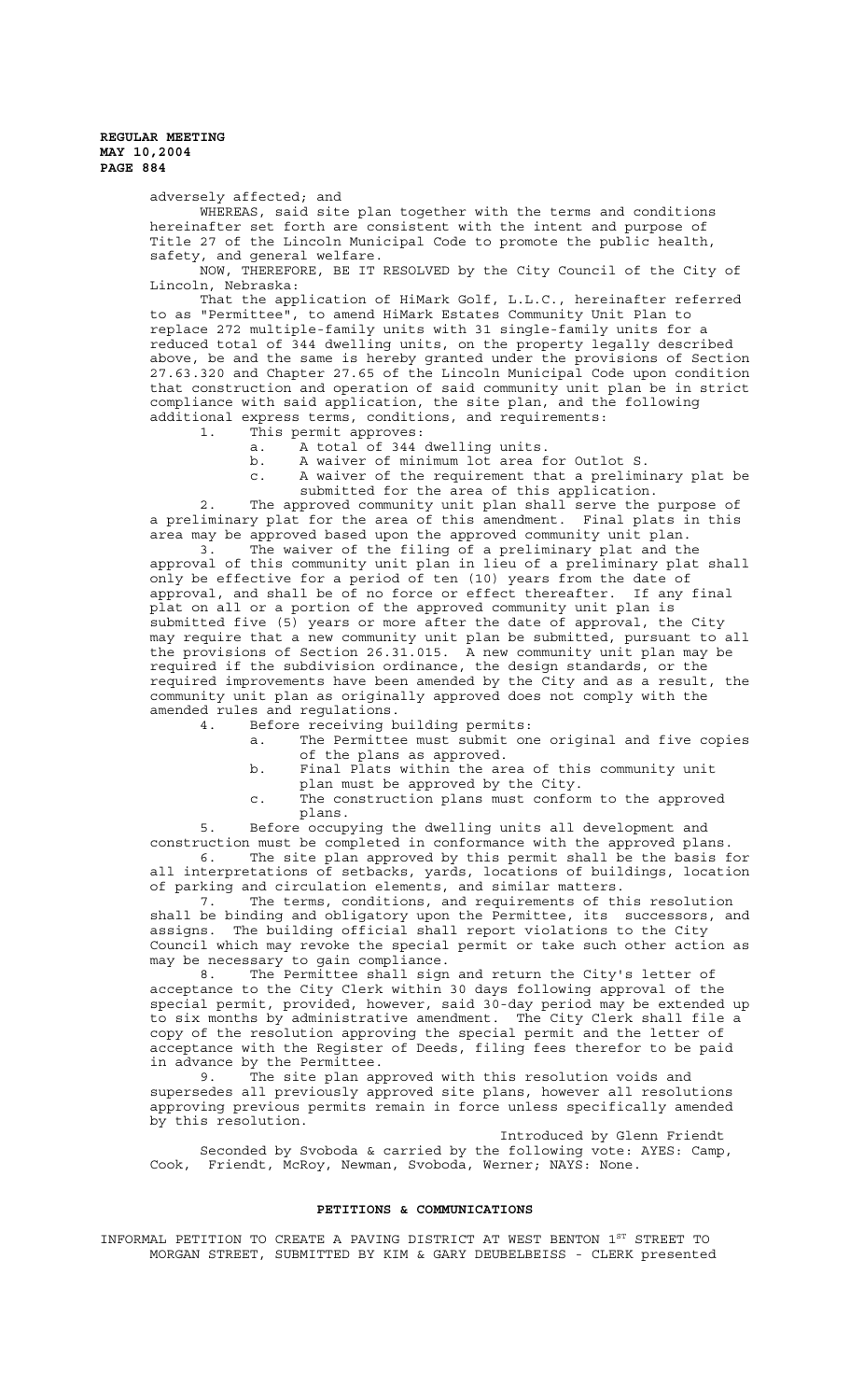said petition which was referred to the Public Works Dept. on 5/3/04.

#### **REPORTS OF CITY OFFICERS**

- INVESTMENT OF FUNDS FOR THE WEEK OF APRIL 19 THRU APRIL 23, 2004 CLERK read the following resolution, introduced by Glenn Friendt, who moved its adoption:
- A-82745 BE IT HEREBY RESOLVED BY THE CITY COUNCIL of the City of Lincoln, Nebraska:

That the attached list of investments be confirmed and approved, and the City Treasurer is hereby directed to hold said investments until maturity unless otherwise directed by the City Council.

Introduced by Glenn Friendt Seconded by Svoboda & carried by the following vote: AYES: Camp, Cook, Friendt, McRoy, Newman, Svoboda, Werner; NAYS: None.

- APPROVING THE DISTRIBUTION OF FUNDS REPRESENTING INTEREST EARNINGS ON SHORT-ERM INVESTMENTS OF IDLE FUNDS DURING THE MONTH ENDED MARCH 31, 2004 CLERK read the following resolution, introduced by Glenn Friendt, who moved its adoption:
- A-82746 BE IT RESOLVED by the City Council of the City of Lincoln, Nebraska:

That during the month ended March 31, 2004, \$217,317.14 was earned from the investments of "IDLE FUNDS". The same is hereby distributed to the various funds on a pro-rata basis using the balance of each fund and allocating a portion of the interest on the ratio that such balance bears to the total of all fund balances.

Introduced by Glenn Friendt Seconded by Svoboda & carried by the following vote: AYES: Camp, Cook, Friendt, McRoy, Newman, Svoboda, Werner; NAYS: None.

- LINCOLN WATER & WASTEWATER SYSTEM RECAPITULATION OF DAILY CASH RECEIPTS FOR APRIL, 2004 - CLERK presented said report which was placed on file in the Office of the City Clerk.
- REPORT FROM CITY TREASURER OF FRANCHISE TAX FROM AQUILA FOR THE MONTH OF MARCH, 2004 - CLERK presented said report which was placed on file in the Office of the City Clerk.
- REPORT FROM CITY TREASURER OF FRANCHISE TAX FROM TIME WARNER CABLE FOR THE QUARTER ENDING , MARCH 31, 2004 - CLERK presented said report which was placed on file in the Office of the City Clerk.
- REPORT FROM CITY TREASURER OF TELECOMMUNICATIONS OCCUPATION TAX FOR THE MONTH OF FEBRUARY, 2004: ONE CALL COMMUNICATION; JAN. - MARCH, 2004: PNG, WHO'S CALLING, OPEX, IDT, NETIFICE, COMTECH 21, GE BUSINESS PROD. SOLUTIONS, AMERICAN FARM BUREAU, VOICE STREAM, ACCESSLINE, WINSTAR, FAST PHONES OF NEBRASKA, ALIANT; MARCH, 2004; AT&T, CRICKET, MCLEODUSA, NORSTAN NETWORK, TRANSNATIONAL, BELL ATLANTIC, TRACFONE WIRELESS, VIRGIN MOBILE USA, VERIZONE SELECT, WORKING ASSETS, PRIMUS, QWEST, ONSTAR, ACN, BUYERS UNITED, GLOBAL CROSSING, CIII, QUANTUM SHIFT, STAR NUMBER, SHAFFER, T-NETIX, UNITE SYSTEMS ACCESS, VOICECOM, INTELLICALL OPERATOR SERVICES, XO LONG DISTANCE, LINCINNATI BELL, ENHANCED, ALLTEL NEBRASKA, ALLTEL COMMUNICATIONS OF NEBRASKA, ALLTEL SYSTEMS OF THE MIDWEST, SPRINT, MCI, 360NETWORKS USA, GURANTEED PHONE, GLOBALCOM, EXCEL, TELCO DEVELOPMENT GROUP DE, IBM GLOBAL SERVICES-NS DIV. - CLERK presented said report which was placed on file in the Office of the City Clerk.

#### ORDINANCES - 1<sup>ST</sup> READING

APPROVING REVISIONS TO THE LINCOLN SMOKEFREE AIR ACT - PRIOR to reading: COOK Moved to delay 2nd Reading and Public Hearing on Bill No. 04-92 to May 24, 2004.

Seconded by Werner & carried by the following vote: AYES: Camp, Cook, Friendt, McRoy, Newman, Svoboda, Werner; NAYS: None.

CLERK Read an ordinance, introduced by Jonathan Cook, amending Chapter 8.48 of the Lincoln Municipal Code, Lincoln Smokefree Air Act by amending Section 8.48.020 to clarify the purpose statement; adding a new Section numbered 8.48.135 to add a definition for smoking breakrooms; adding a new section numbered 8.48.162 to require a permit in order to allow smoking; amending Section 8.48.170 to provide for where a permit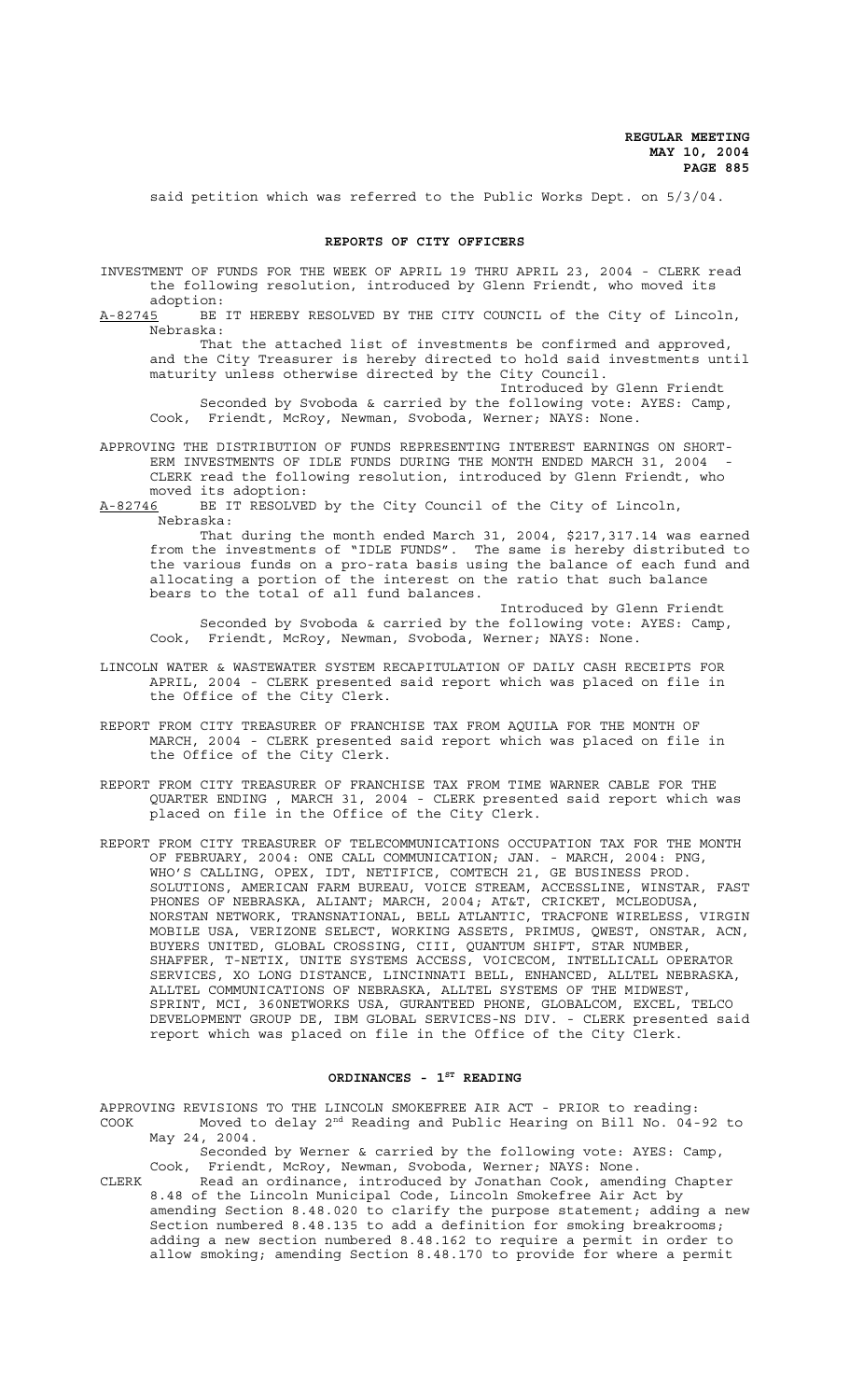may be issued and to delete affidavit requirement; amending Section 8.48.180 to clarify signage requirements; adding a new section numbered 8.48.182 to provide permit information requirements; adding a new section numbered 8.48.184 to provide inspection procedures; adding a new section numbered 8.48.186 to provide for suspension, revocation of a permit; adding a new section numbered 8.48.186 to provide for suspension, revocation of a permit; adding a new section numbered 8.48.188 to provide for a hearing amending Section 8.48.190 to clarify enforcement procedures; repealing Sections 8.48.020, 8.48.170, 8.48.180, and 8.48.190 of the Lincoln Municipal Code as hitherto existing; and providing that this ordinance shall become effective July 1, 2004, the first time.

- ANNEXATION 02012 WILDERNESS HILLS AMENDING THE LINCOLN CORPORATE LIMITS MAP BY ANNEXING APPROXIMATELY 91.98 ACRES GENERALLY LOCATED SOUTHEAST OF THE INTERSECTION OF SOUTH 27TH STREET AND YANKEE HILL ROAD. (IN CONNECTION W/04-96, 04R-107, 04R-108, 04R-109) - CLERK read an ordinance, introduced by Glenn Friendt, annexing and including the below described land as part of the City of Lincoln, Nebraska and amending the Corporate Limits Map attached to and made a part of Ordinance No. 18208, to reflect the extension of the corporate limits boundary of the City of Lincoln, Nebraska established and shown thereon, the first time.
- CHANGE OF ZONE 3423 APPLICATION OF GERALD MADDOX FOR A CHANGE OF ZONE FROM AG AGRICULTURAL DISTRICT TO R-3 RESIDENTIAL DISTRICT, R-5 RESIDENTIAL DISTRICT, O-3 OFFICE PARK DISTRICT, AND B-2 PLANNED NEIGHBORHOOD BUSINESS DISTRICT, ON PROPERTY GENERALLY LOCATED SOUTHEAST OF THE INTERSECTION OF SOUTH 27TH STREET AND YANKEE HILL ROAD. (IN CONNECTION W/04-95, 04R-107, 04R-108, 04R-109) - CLERK read an ordinance, introduced by Glenn Friendt, amending the Lincoln Zoning District Maps attached to and made a part of Title 27 of the Lincoln Municipal Code, as provided by Section 27.05.020 of the Lincoln Municipal Code, by changing the boundaries of the districts established and shown thereon, the first time.
- CHANGE OF ZONE 04025 AMENDING SECTION 27.71.120 OF THE LINCOLN MUNICIPAL CODE TO ALLOW TEMPORARY CONCRETE PAVING PLANTS - CLERK read an ordinance, introduced by Glenn Friendt, amending Section 27.71.120 of the Lincoln Municipal Code to approve temporary concrete paving plants; and repealing Section 27.71.120 of the Lincoln Municipal Code as hitherto existing, the first time.
- CHANGE OF ZONE 04026 APPLICATION OF THE COUNTRY CLUB AND IRVINGDALE NEIGHBORHOOD ASSOCIATIONS FOR A CHANGE OF ZONE FROM R-4 RESIDENTIAL DISTRICT TO R-2 RESIDENTIAL DISTRICT ON PROPERTY GENERALLY LOCATED BETWEEN 17TH AND 30TH STREETS FROM SOUTH STREET TO WOODCREST STREET CLERK read an ordinance, introduced by Glenn Friendt, amending the Lincoln Zoning District Maps attached to and made a part of Title 27 of the Lincoln Municipal Code, as provided by Section 27.05.020 of the Lincoln Municipal Code, by changing the boundaries of the districts established and shown thereon, the first time.
- AMENDING SECTION 9.20.080 OF THE LINCOLN MUNICIPAL CODE REGARDING PANHANDLING BY PROVIDING A MORE SPECIFIC DEFINITION OF THE OFFENSE INCLUDING BUT NOT LIMITED TO THE TIME, PLACE AND MANNER OF THE ACTS PROHIBITED BY SAID ORDINANCE - CLERK read an ordinance, introduced by Glenn Friendt, amending Section 9.20.080 of the Lincoln Municipal Code relating to the panhandling to provide a more specific definition of the offense including but not limited to the time, place and manner of the acts prohibited by said ordinance; and repealing Section 9.20.080 of the Lincoln Municipal code as hitherto existing, the first time.
- APPROVING A LEASE AGREEMENT BETWEEN THE LINCOLN-LANCASTER COUNTY HEALTH DEPARTMENT AND THE LINCOLN MEDICAL EDUCATION PARTNERSHIP FOR THE WIC PROGRAM FOR A THREE-YEAR PERIOD AT 4600 VALLEY ROAD - CLERK read an ordinance, introduced by Glenn Friendt, accepting and approving a Lease Agreement between the City of Lincoln, Nebraska and Lincoln Medical Education Partnership for the lease of 200 sq. ft. of space at 4600 Valley Road, Lincoln, Lancaster County, Nebraska, on behalf of the Lincoln-Lancaster County Health Department for its WIC Program for a term of three years, the first time.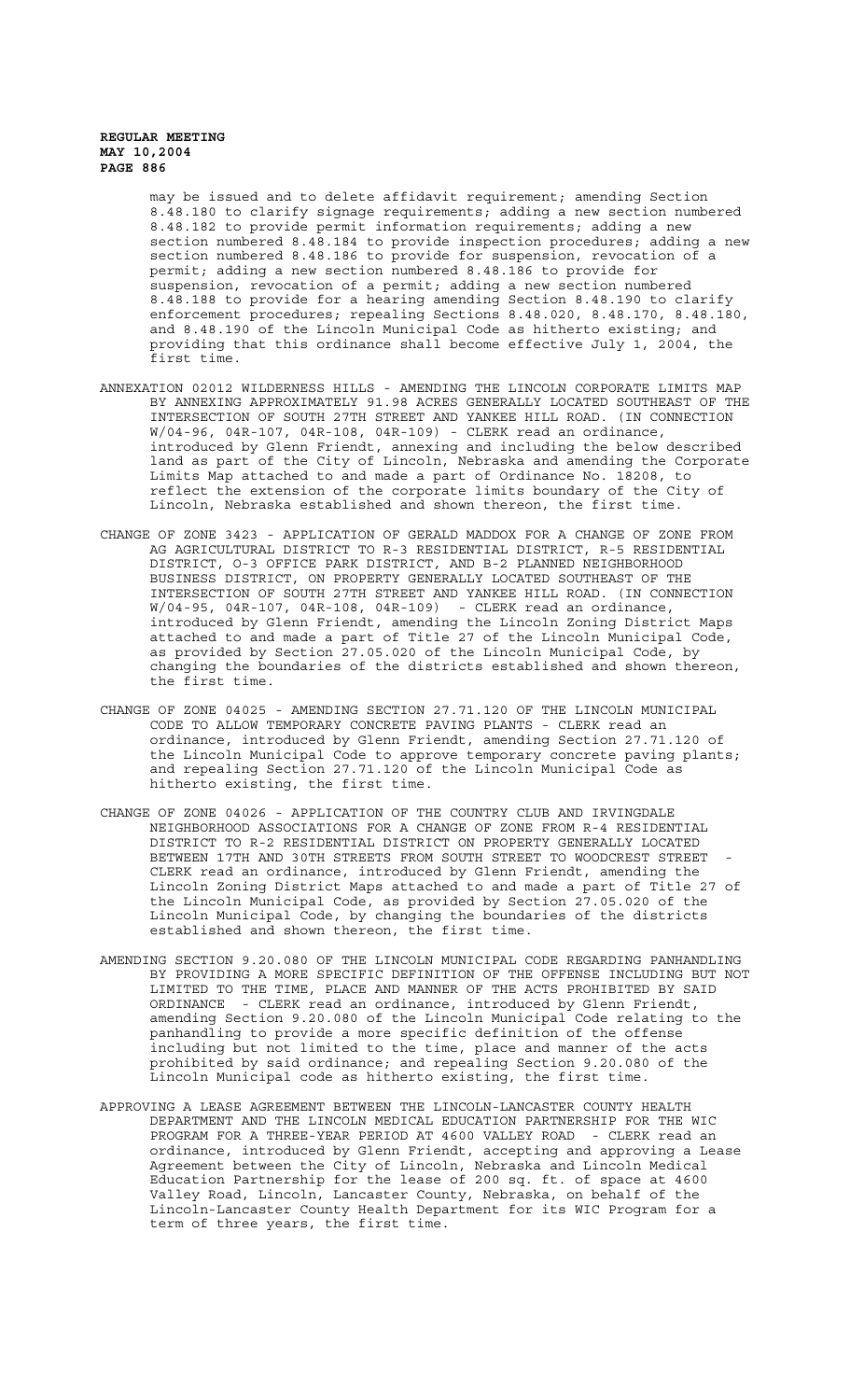#### ORDINANCES - 3<sup>RD</sup> READING

APPROVING THE TRANSFER OF UNSPENT AND UNENCUMBERED APPROPRIATIONS AND CASH BETWEEN CAPITAL IMPROVEMENT PROJECTS WITHIN THE PUBLIC WORKS & UTILITIES DEPARTMENT, URBAN DEVELOPMENT DEPARTMENT, AND PARKS & RECREATION DEPARTMENT AND DESIGNATING THE FUNDING SOURCE FOR STREET PROJECTS TO BE FUNDED FROM THE RECENT ISSUANCE OF HIGHWAY ALLOCATION BONDS IN FY 04/05 AND TRANSFERRING DOLLARS MADE AVAILABLE TO THOSE PROJECTS TO OTHER STREET PROJECTS WITHIN THE DEPARTMENT OF PUBLIC WORKS & UTILITIES. (4/26/04 - ORDINANCE SPLIT INTO 04-66A & 04-66B; 04-66B TO HAVE CON'T. PUBLIC HEARING AND ACTION 5/10/04)- PRIOR to reading:

COOK Moved to amend Bill No. 04-66B on page 5, after line 13, insert the following:

From:

409399.6138 Mahoney Park Playground Renovation \$30,000.00 Keno To:

409401.6132 Recreation Center Floor Replacement \$30,000.00 Keno Seconded by Werner & carried by the following vote: AYES: Camp, Cook, Friendt, McRoy, Newman, Svoboda, Werner; NAYS: None.

CLERK Read an ordinance, introduced by Glenn Friendt, approving the transfer of unspent and unencumbered appropriations and cash (if any) between capital improvement projects and designation of funding sources for street projects due to the recent issuance of Highway Allocation Bonds within the Public Works and Utilities Department, Urban Development Department and Parks and Recreation Department, the third time.

The ordinance, being numbered **#18347B**, is recorded in Ordinance Book , Page

# **RECESSED 3:06 P.M. RECONVENED 4:02 P.M.**

## **\*\*PUBLIC HEARING RE-OPENED ON THE FOLLOWING AT 4:00 P.M.\*\***

# **ORDINANCES - 3ND READING & RESOLUTIONS FLOOD STANDARDS FOR NEW GROWTH AREAS**

Joe Hampton, 1660 S. 70<sup>th</sup> St., came forward representing LIBA. He was cautionary about standards being more stringent than the State and Federal standards. Discussion followed.

Wilbur Dasenbrock, 1449 Meadow Dale Dr., came forward in support. Lynn Darling, 2601 S.W. 23<sup>rd</sup> St., came forward in support. Buffalo Bruce, 2440 Jameson Court, Friends of Wilderness Par member, came forward in support.

Peter Katt, Pierson Fitchett Law Firm, 1045 Lincoln Mall, Suite 200, came forward representing his office who is involved in the land development industry in Lincoln. He was in opposition. Discussion followed.

Mark Hunzeker, Pierson Fitchett Hunzeker Blake & Katt, 1045 Lincoln Mall, Suite 200, came forward representing the Home Builders Association was in support of the Seacrest Amendments and suggested the proposals be referred back to Public Works for cost/benefit analysis. Discussion followed.

Steve Larick, 920 S.  $8<sup>th</sup>$  Street, came forward in support. Tom McCormick, 1406 14<sup>th</sup> Street, came forward in support. Discussion followed.

Virginia Wright, 814 Lyncrest, came forward representing the Eastridge Neighborhood Association in support.

Bruce Bohrer, 1135 M Street, Ste 300, came forward representing the Chamber of Commerce in favor of the proposals with the amendments presented by Kent Seacrest. He was a member of the Task Force. Discussion followed.

Kent Seacrest, Seacrest & Kalkowski Law Firm, 1111 Lincoln Mall, Suite 350, came forward representing NEBCO Inc., Ridge Development, and Southridge Inc. He supports 90% of the Task Force proposals, but requested amendments to parts of the proposal. Discussion followed.

Dan King, 2350 S. 34<sup>th</sup> St., came forward representing the Greater South Neighborhood Association in support.

Ed Patterson, 2108 Q Street, came forward in support. Mike Carlin, 2700 W Paddock Rd., came forward in opposition.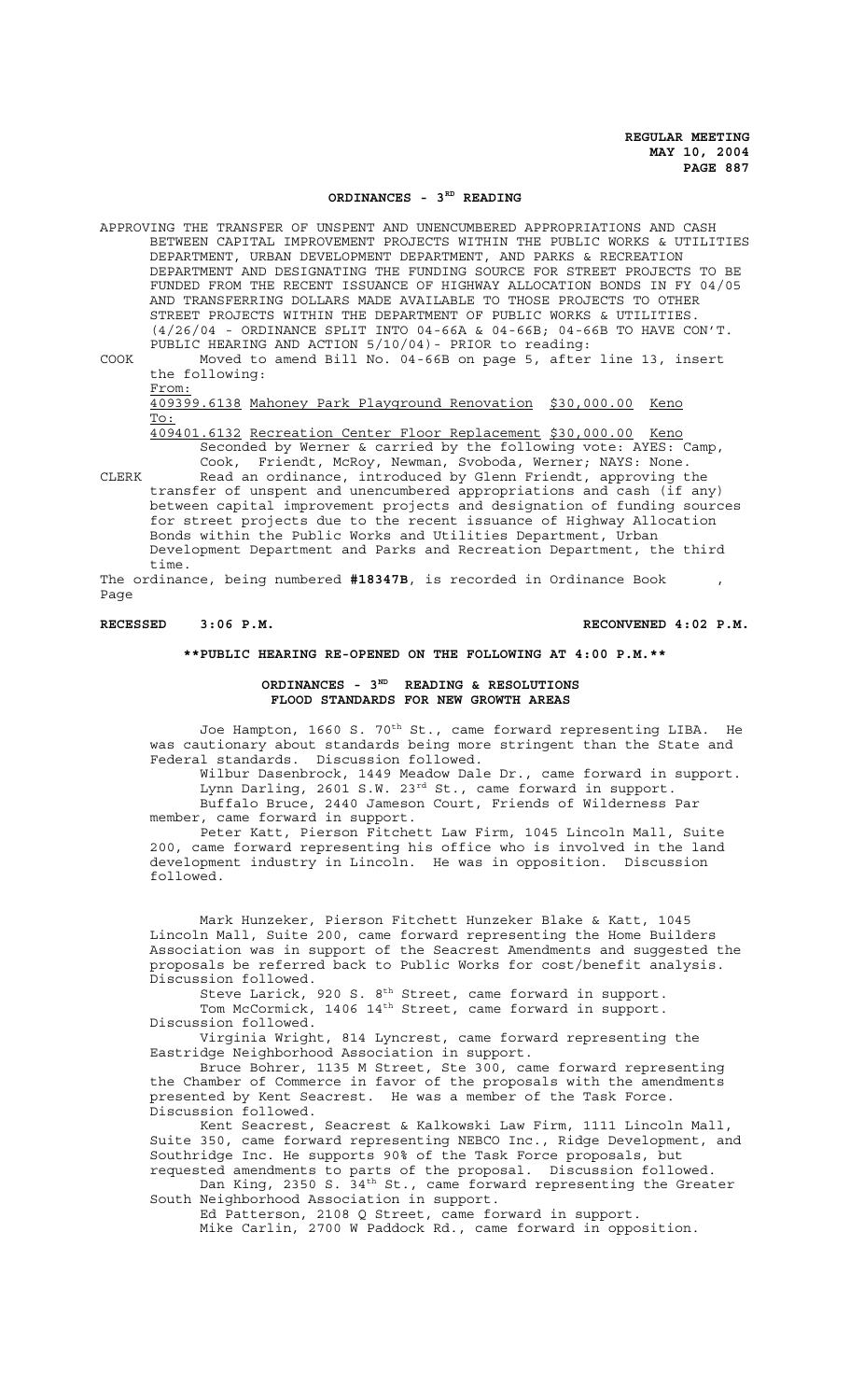RECESS 6:30 P.M. **RECONVENED 6:45 P.M.** 

John Carlini, 712 S. 11<sup>th</sup> St. #2, came forward in support. Foster Collins, 2100 Calvert St., came forward in support. Mary Roseberry-Brown, 1423 F. Street, President of Friends of Wilderness Park came forward in support.

Tim Knott, 4310 Waterbury Lane, a member of the Wachiska Audubon Society, came forward against the proposed amendments, but for the Task Force proposals.

Margaret Bloom, 3401 Dudley St., deferred to Terry Kubicek. Mr. Kubicek had spoken on this subject at the public hearing on May 3, 2004 so was denied by the City Council to speak again.

Todd Pattick, 1508 Irving St., came forward in support. Discussion followed.

Allan Abbott, Director of Public Works and Utilities, came forward in favor of Mr. Seacrest's amendments and requested that the proposal not be sent back for restudy and to vote on it today as his staff does not have the time to spend on this further.

Glen Johnson, General Manager of Nebraska Resource District, came forward for rebuttal.

Nicole Fleck-Tooze, Public Works & Utilities, came forward for rebuttal. Discussion followed.

Rick Peo, Assistant City Attorney, came forward to answer questions.

This matter was taken under advisement.

# ORDINANCES - 3<sup>ND</sup> READING & RESOLUTIONS **FLOOD STANDARDS FOR NEW GROWTH AREAS**

AMENDING CHAPTER 26.07 OF THE LINCOLN MUNICIPAL CODE RELATING TO LAND SUBDIVISION DEFINITIONS BY ADDING A NEW SECTION NUMBERED 26.07.113 TO DEFINE "EXISTING URBAN AREA"; REPEALING SECTION 26.07.115 TO DELETE THE DEFINITION OF "FLOOD INSURANCE STUDY"; ADDING A NEW SECTION NUMBERED 26.07.116 TO DEFINE "FLOOD DESIGN CRITERIA"; RENUMBERING AND AMENDING SECTION 26.07.120 AS SECTION 26.07.117 TO REVISE THE DEFINITION OF "FLOODPLAIN"; ADDING A NEW SECTION NUMBERED 26.07.119 TO DEFINE "FLOODPRONE AREA"; AMENDING SECTION 26.07.126 TO REVISE THE DEFINITION OF "MINIMUM FLOOD CORRIDOR"; ADDING A NEW SECTION NUMBERED 26.07.127 TO DEFINE "NEW GROWTH AREAS"; RENUMBERING CURRENT SECTION 26.07.127 AS SECTION 26.07.130; RENUMBERING CURRENT SECTION 26.07.128 AS SECTION 26.07.135; AMENDING SECTION 26.07.240 TO REVISE THE DEFINITION OF "WASTEWATER WORKS" - PRIOR to reading:<br>WERNER Moved to amend Bill No. 04-72 on

Moved to amend Bill No. 04-72 on page 3, delete lines 14, 15 and 16 in their entirety. Seconded by Cook & carried by the following vote: AYES: Cook,

McRoy, Newman, Werner; NAYS: Camp, Friendt, Svoboda.

CLERK Read an ordinance, introduced by Terry Werner, amending Chapter 26.07 of the Lincoln Municipal Code relating to Land Subdivision Definitions by adding a new section numbered 26.07.113 to define "existing urban area"; repealing Section 26.07.115 to delete the definition of "flood insurance study"; adding a new section numbered 26.07.116 to define "flood design criteria"; renumbering and amending Section 26.07.120 as Section 26.07.117 to revise the definition of "floodplain"; adding a new section numbered 26.07.119 to define "floodprone area"; amending Section 26.07.126 to revise the definition of "minimum flood corridor"; adding a new section numbered 26.07.127 to define "new growth areas"; renumbering current Section 26.07.127 as Section 26.07.130; renumbering current Section 26.07.128 as Section 26.07.135; amending Section 26.07.240 to revise the definition of "wastewater works"; and repealing Sections 26.07.115, 26.07.117, 26.07.126, and 26.07.240 of the Lincoln Municipal Code as hitherto existing, the third time. COOK Moved to pass the ordinance as amended.

Seconded by Friendt & carried by the following vote: AYES: Cook, Friendt, McRoy, Newman, Svoboda, Werner; NAYS: Camp.

The ordinance, being numbered #18352, is recorded in Ordinance Book , Page

AMENDING CHAPTER 26.15 OF THE LINCOLN MUNICIPAL CODE RELATING TO LAND SUBDIVISION, PRELIMINARY PLATS BY AMENDING SECTION 26.15.020 TO REQUIRE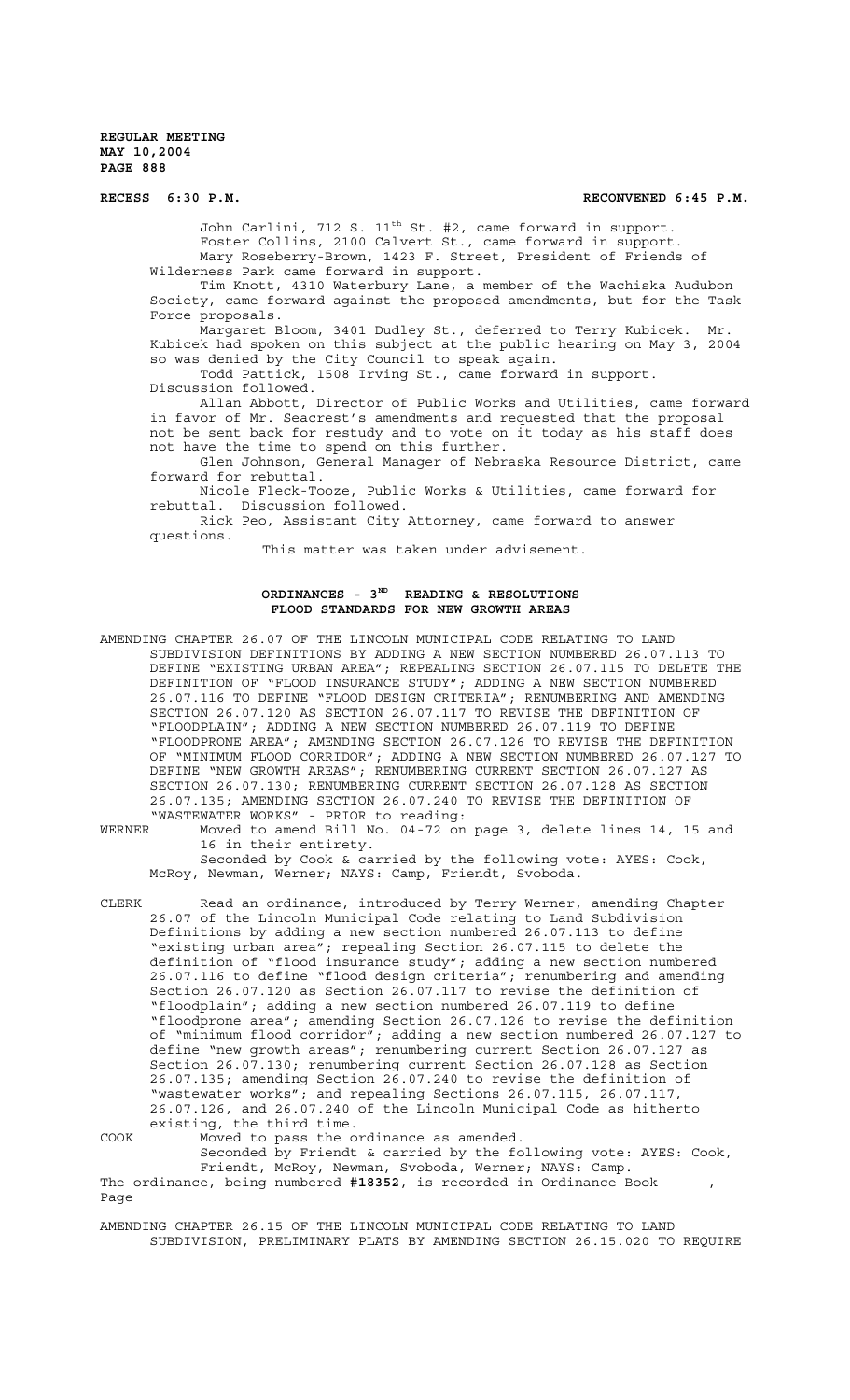THE LOCATION OF EASEMENTS FOR MINIMUM FLOOD CORRIDORS AND OTHER ITEMS RELATED THERETO TO BE SHOWN ON THE PRELIMINARY PLAT; AMENDING SECTION 26.15.040 TO REQUIRE ADDITIONAL INFORMATION REGARDING FLOOD REGULATIONS FOR EXISTING URBAN AREA TO BE INCLUDED WITH THE PRELIMINARY PLAT; ADDING A NEW SECTION NUMBERED 26.15.050 TO REQUIRE ADDITIONAL INFORMATION REGARDING FLOOD REGULATIONS FOR NEW GROWTH AREAS TO BE INCLUDED WITH THE PRELIMINARY PLAT - CLERK read an ordinance, introduced by Terry Werner, amending Chapter 26.15 of the Lincoln Municipal Code relating to Land Subdivision, Preliminary Plats by amending Section 26.15.020 to require the location of easements for minimum flood corridors and other items related thereto to be shown on the preliminary plat; amending Section 26.15.040 to require additional information regarding Flood Regulations for Existing Urban Area to be included with the preliminary plat; adding a new section numbered 26.15.050 to require additional information regarding Flood Regulations for New Growth Areas to be included with the preliminary plat; and repealing Sections 26.15.020 and 26.15.040 of the Lincoln Municipal Code as hitherto existing, the third time.

WERNER Moved to pass the ordinance as read. Seconded by Cook & carried by the following vote: AYES: Cook, Friendt, McRoy, Newman, Svoboda, Werner; NAYS: Camp. The ordinance, being numbered #18353, is recorded in Ordinance Book , Page

AMENDING CHAPTER 26.23 OF THE LINCOLN MUNICIPAL CODE RELATING TO LAND SUBDIVISION DEVELOPMENT STANDARDS BY AMENDING SECTION 26.23.120 TO REQUIRE EASEMENTS IN THE FLOODPLAIN OR FLOODPRONE AREA TO PRESERVE COMPENSATORY STORAGE, REQUIRE MINIMUM FLOOD CORRIDORS ALONG DRAINAGE WAYS WHICH HAVE A DEFINED BED AND BANK, AND TO PROVIDE WHEN ENCROACH-MENTS INTO THE CORRIDOR ARE ALLOWED; AMENDING SECTION 26.23.181 TO REQUIRE SUBDIVISIONS WITHIN THE FLOODPLAIN IN EXISTING URBAN AREA TO MEET FLOOD REGULATIONS FOR EXISTING URBAN AREA; ADDING A NEW SECTION NUMBERED 26.23.185 TO REQUIRE SUBDIVISIONS IN THE FLOODPLAIN OR FLOODPRONE AREA IN NEW GROWTH AREAS TO MEET THE FLOOD REGULATIONS FOR NEW GROWTH AREAS - CLERK read an ordinance, introduced by Terry Werner, amending Chapter 26.23 of the Lincoln Municipal Code relating to Land Subdivision Development Standards by amending Section 26.23.120 to require easements in the floodplain or floodprone area to preserve compensatory storage, require minimum flood corridors along drainage ways which have a defined bed and bank, and to provide when encroachments into the corridor are allowed; amending Section 26.23.181 to require subdivisions within the floodplain in Existing Urban Area to meet Flood Regulations for Existing Urban Area; adding a new section numbered 26.23.185 to require subdivisions in the floodplain or

floodprone area in New Growth Areas to meet the Flood Regulations for New Growth Areas; and repealing Sections 26.23.120 and 26.23.181 of the Lincoln Municipal Code as hitherto existing, the third time. WERNER Moved to pass the ordinance as read.

Seconded by Friendt & carried by the following vote: AYES: Cook, Friendt, McRoy, Newman, Svoboda, Werner; NAYS: Camp. The ordinance, being numbered **#18354**, is recorded in Ordinance Book , Page

AMENDING TITLE 26 OF THE LINCOLN MUNICIPAL CODE BY CREATING A NEW CHAPTER 26.24, FLOOD REGULATIONS FOR EXISTING URBAN AREA - CLERK read an ordinance, introduced by Terry Werner, amending Title 26 of the Lincoln Municipal Code by creating a new Chapter 26.24, Flood Regulations for Existing Urban Area, the third time.<br>WERNER Moved to pass the ordinance as WERNER Moved to pass the ordinance as read.

Seconded by Cook & carried by the following vote: AYES: Cook, Friendt, McRoy, Newman, Svoboda, Werner; NAYS: Camp. The ordinance, being numbered #18355, is recorded in Ordinance Book , Page

AMENDING TITLE 26 OF THE LINCOLN MUNICIPAL CODE BY CREATING A NEW CHAPTER 26.25, FLOOD REGULATIONS FOR NEW GROWTH AREAS - PRIOR to reading: WERNER Moved to amend Bill No. 04-76 on page 3, delete lines 21, 22 and 23 in their entirety. Seconded by Cook & carried by the following vote: AYES: Cook,

Friendt, McRoy, Newman, Svoboda, Werner; NAYS: Camp.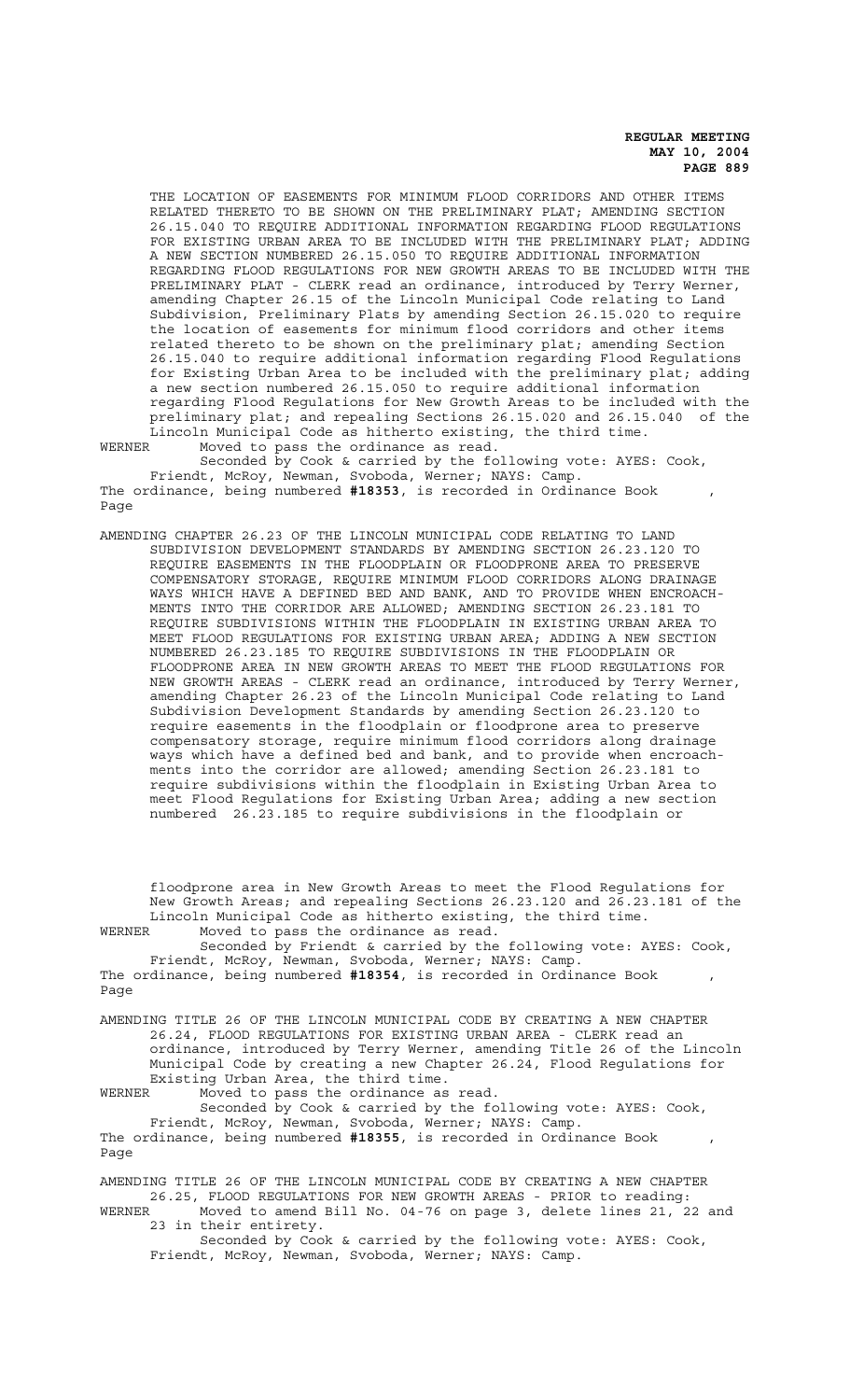CLERK Read an ordinance, introduced by Terry Werner, amending Title 26 of the Lincoln Municipal Code by creating a new Chapter 26.25, Flood Regulations for New Growth Areas, the third time.<br>WERNER Moved to pass the ordinance as amended. Moved to pass the ordinance as amended.

Seconded by Friendt & carried by the following vote: AYES: Cook, Friendt, McRoy, Newman, Svoboda, Werner; NAYS: Camp. The ordinance, being numbered **#18356** is recorded in Ordinance Book , Page

AMENDING SECTION 26.27.060 OF THE LINCOLN MUNICIPAL CODE RELATING TO LAND SUBDIVISION, MINIMUM IMPROVEMENTS TO REQUIRE THE APPLICABLE STANDARDS SET FORTH IN CHAPTERS 26.24 OR 26.25 TO BE MET IF THE LAND PREPARATION AND GRADING IS OCCURRING ON LAND LOCATED WITHIN THE FLOODPLAIN OR FLOODPRONE AREA - CLERK read an ordinance, introduced by Terry Werner, amending Section 26.27.060 of the Lincoln Municipal Code relating to Land Subdivision, Minimum Improvements to require the applicable standards set forth in Chapters 26.24 or 26.25 to be met if the land preparation and grading is occurring on land located within the floodplain or floodprone area; and repealing Section 26.27.060 of the Lincoln Municipal Code as hitherto existing, the third time.<br>WERNER Moved to pass the ordinance as read.

WERNER Moved to pass the ordinance as read. Seconded by Friendt & carried by the following vote: AYES: Cook, Friendt, McRoy, Newman, Svoboda, Werner; NAYS: Camp. The ordinance, being numbered #18357, is recorded in Ordinance Book , Page

AMENDING CHAPTER 27.03 OF THE LINCOLN MUNICIPAL CODE RELATING TO ZONING CODE DEFINITIONS BY ADDING A NEW SECTION NUMBERED 27.03.218 TO DEFINE "EXISTING URBAN AREA"; ADDING A NEW SECTION NUMBERED 27.03.235 TO DEFINE "FLOOD DESIGN CRITERIA"; BY AMENDING SECTION 27.03.240 TO REVISE THE DEFINITION OF "FLOODPLAIN"; BY ADDING A NEW SECTION NUMBERED 27.03.418 TO DEFINE "MINIMUM FLOOD CORRIDOR"; BY ADDING A NEW SECTION NUMBERED 27.03.445 TO DEFINE "NEW GROWTH AREAS" - PRIOR to reading:

WERNER Moved to amend Bill No. 04-78 on page 2, delete lines 15, 16 and 17 in their entirety.

Seconded by Newman & carried by the following vote: AYES: Cook, McRoy, Newman, Svoboda, Werner; NAYS: Camp, Friendt.

CLERK Read an ordinance, introduced by Terry Werner, amending Chapter 27.03 of the Lincoln Municipal Code relating to Zoning Code Definitions by adding a new section numbered 27.03.218 to define "existing urban area"; adding a new section numbered 27.03.235 to define "flood design criteria"; by amending Section 27.03.240 to revise the definition of "floodplain"; by adding a new section numbered 27.03.418 to define

"minimum flood corridor"; by adding a new section numbered 27.03.445 to define "new growth areas"; and repealing Section 27.03.240 of the Lincoln Municipal Code as hitherto existing, the third time.<br>WERNER Moved to pass the ordinance as amended Moved to pass the ordinance as amended.

Seconded by Cook & carried by the following vote: AYES: Cook, Friendt, McRoy, Newman, Werner; NAYS: Camp, Svoboda. The ordinance, being numbered **#18358**, is recorded in Ordinance Book , Page

AMENDING TITLE 27 OF THE LINCOLN MUNICIPAL CODE BY ADDING A NEW CHAPTER 27.52, FLOOD REGULATIONS FOR EXISTING URBAN AREA - CLERK read an ordinance, introduced by Terry Werner, amending Title 27 of the Lincoln Municipal Code by adding a new Chapter 27.52, Flood Regulations for Existing Urban Area, the third time.

WERNER Moved to pass the ordinance as read.

Seconded by Newman & carried by the following vote: AYES: Cook, Friendt, McRoy, Newman, Svoboda, Werner; NAYS: Camp. The ordinance, being numbered **#18359**, is recorded in Ordinance Book ,

Page

AMENDING TITLE 27 OF THE LINCOLN MUNICIPAL CODE BY ADDING A NEW CHAPTER 27.53, FLOOD REGULATIONS FOR NEW GROWTH AREAS AND REPEALING CHAPTER 27.55 OF THE LINCOLN MUNICIPAL CODE, FLOOD PLAIN DISTRICT, IN ITS ENTIRETY PRIOR to reading:

WERNER Moved to amend Bill No. 04-80 on page 5, delete lines 15, 16, and 17 in their entirety.

Seconded by Cook & carried by the following vote: AYES: Cook, McRoy, Newman, Werner; NAYS: Camp, Friendt, Svoboda.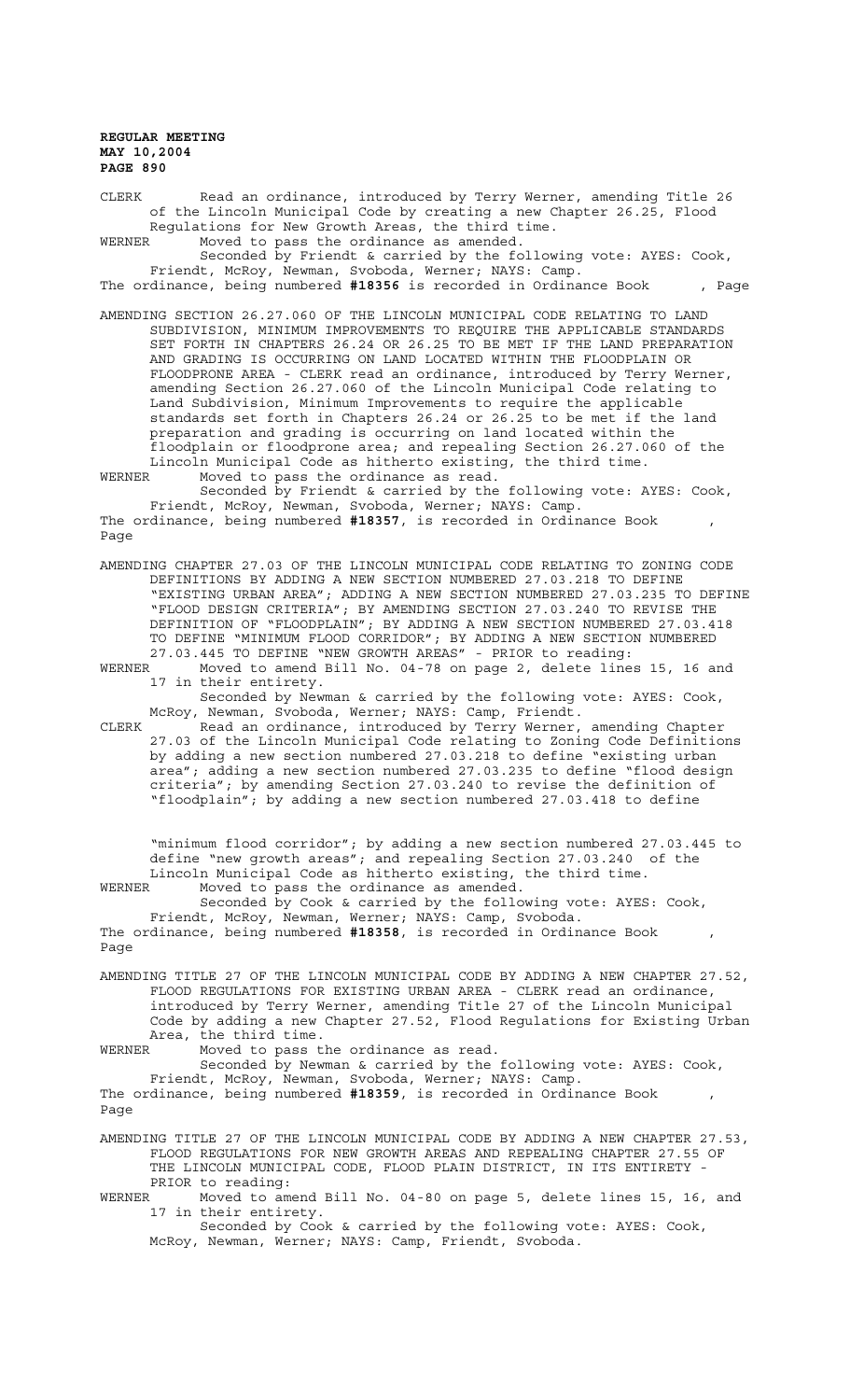CLERK Read an ordinance, introduced by Terry Werner, amending Title 27 of the Lincoln Municipal Code by adding a new Chapter 27.53, Flood Regulations for New Growth Areas; and repealing Chapter 27.55 of the Lincoln Municipal Code, Flood Plain District, in its entirety, the third time.

WERNER Moved to pass the ordinance as amended.

Seconded by Cook & carried by the following vote: AYES: Cook, Friendt, McRoy, Newman, Werner; NAYS: Camp, Svoboda. The ordinance, being numbered **#18360**, is recorded in Ordinance Book , Page

AMENDING CHAPTER 27.65 OF THE LINCOLN MUNICIPAL CODE RELATING TO COMMUNITY UNIT PLANS BY AMENDING SECTION 27.65.020 TO PROVIDE FOR A DWELLING UNIT BONUS IF A COMMUNITY UNIT PLAN WILL SUBSTANTIALLY PROTECT FLOODPLAIN OR FLOODPRONE AREAS; AMENDING SECTION 27.65.070 TO CHANGE A REFERENCE TO THE NEW CHAPTERS REGULATING DEVELOPMENT IN THE FLOODPLAIN OR FLOODPRONE AREAS - CLERK read an ordinance, introduced by Terry Werner, amending Chapter 27.65 of the Lincoln Municipal Code relating to Community Unit Plans by amending Section 27.65.020 to provide for a dwelling unit bonus if a community unit plan will substantially protect floodplain or floodprone areas; amending Section 27.65.070 to change a reference to the new chapters regulating development in the floodplain or floodprone areas; and repealing Sections 27.65.020 and 27.65.070 of the Lincoln Municipal Code as hitherto existing, the third time.<br>WERNER Moved pass the ordinance as read.

Moved pass the ordinance as read.

Page

Seconded by Cook & carried by the following vote: AYES: Cook, Friendt, McRoy, Newman, Svoboda, Werner; NAYS: Camp. The ordinance, being numbered #18361, is recorded in Ordinance Book ,

AMENDING SECTION 27.81.010 OF THE LINCOLN MUNICIPAL CODE RELATING TO GENERAL REGULATIONS OF THE ZONING CODE TO REQUIRE THE DRAINAGE AND GRADING PLAN TO INCLUDE PRESERVATION OF THE MINIMUM FLOOD CORRIDOR - CLERK read an ordinance, introduced by Terry Werner, amending Section 27.81.010 of the Lincoln Municipal Code relating to General Regulations of the Zoning

Code to require the drainage and grading plan to include preservation of the minimum flood corridor; and repealing Section 27.81.010 of the Lincoln Municipal Code as hitherto existing, the third time. WERNER Moved to pass the ordinance as read.

Seconded by Cook & carried by the following vote: AYES: Cook, Friendt, McRoy, Newman, Werner; NAYS: Cook, Svoboda.

The ordinance, being numbered **#18362**, is recorded in Ordinance Book , Page

COMPREHENSIVE PLAN AMENDMENT NO. 04017 - AMENDING THE 2025 LINCOLN CITY-LANCASTER COUNTY COMPREHENSIVE PLAN TO REPLACE AND UPDATE LANGUAGE RELATING TO FLOODPLAINS AND THE RECOMMENDATIONS OF THE MAYOR'S FLOODPLAIN TASK FORCE FOR FLOOD STANDARDS FOR NEW GROWTH AREAS - CLERK read the following resolution, introduced by Terry Werner, who moved its adoption:

A-82747 WHEREAS, the Planning Director has made application to amend the 2025 Lincoln-Lancaster County Comprehensive Plan to reflect the recommendations of the Floodplain Task Force;

WHEREAS, the Lincoln City - Lancaster County Planning Commission has recommended approval of said proposed amendment.

NOW, THEREFORE, BE IT RESOLVED by the City Council of the City of Lincoln, Nebraska that the 2025 Lincoln-Lancaster County Comprehensive Plan be and the same is hereby amended in the following manner:

1. Revise pages F-34 and F-35 Future Conditions - Community Form, Plan Assumptions Section, as follows:

**SUMMARY OF COMPREHENSIVE PLAN ASSUMPTIONS**

These assumptions represent the agreement of the Comprehensive Plan Committee which assisted in the development of the Comprehensive Plan. The following assumptions guide the planning process for Lincoln and Lancaster County: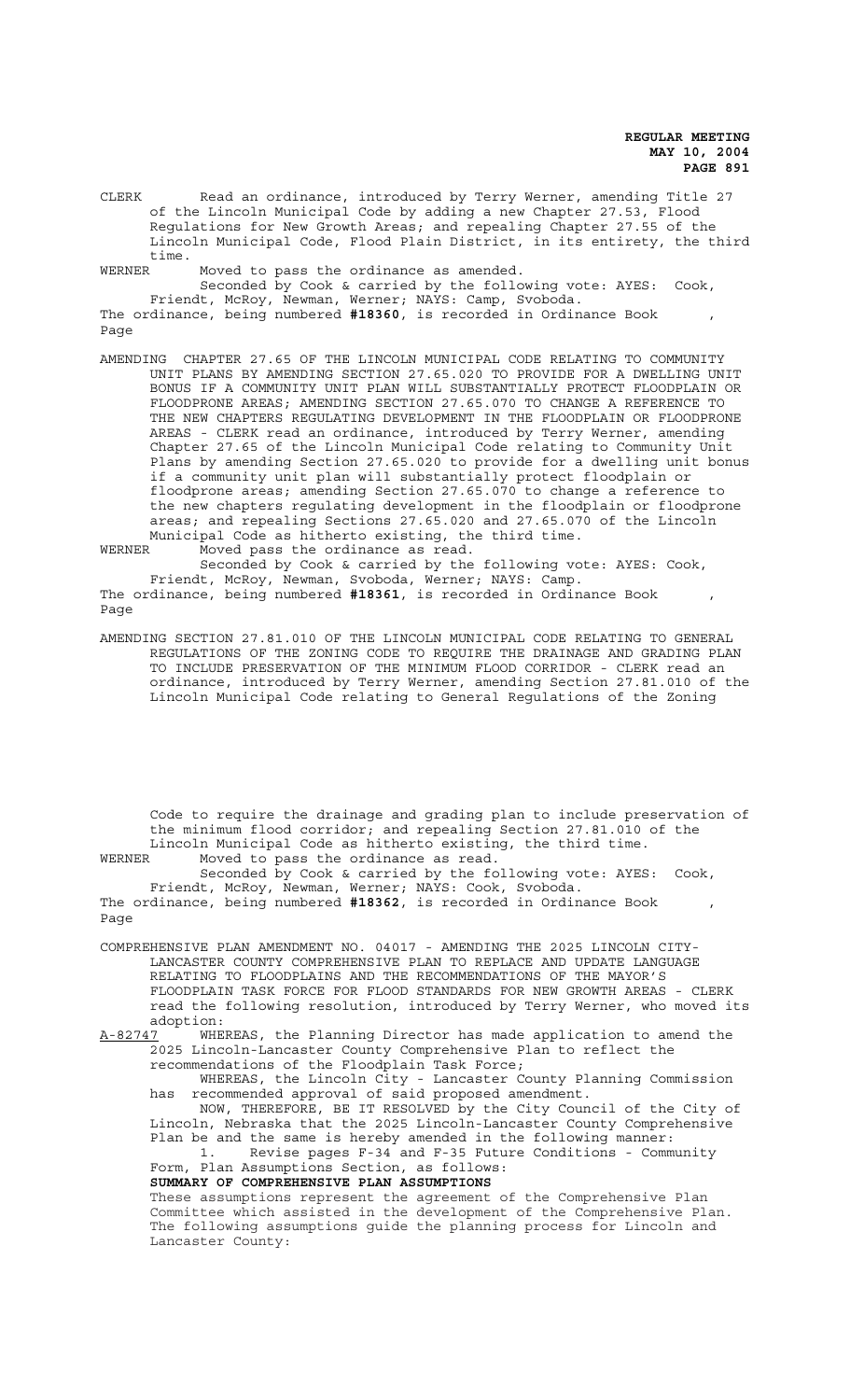- 1. A City and County population growth rate of 1.5 percent per year was used for the 25 and 50 year planning periods. This adds approximately 113,000 persons to the County over the next twenty five years and approximately 277,000 over the next fifty years. The assumed County population distribution would remain 90 percent in the City of Lincoln, 3 percent in other incorporated towns and villages, 6 percent on rural acreages, and 1 percent on farms. This would add approximately 42,560 dwelling units in the Lincoln urban area to support the additional population of 103,000 persons.
- 2. Areas for future urban expansion were designated consistent with the growth projections, stated planning policies, and infrastructure objectives. Tier I provides 30 total square miles of which 23 square miles (14,720 acres) are "developable area" within the 25 year planning period. The net developable area includes land generally outside the 100 year floodplain and not presently developed with uses such as parks, golf courses, schools or commercial.
- 3. Projected levels of commercial and industrial expansion were accommodated throughout the planning area. An annual employment growth rate of 2 percent for projecting commercial space needs was assumed which equals 21.5 million square feet of new retail, office and service uses over the 25 year planning period (65 percent increase). An annual employment growth rate of 2.5 percent for projecting industrial area needs was assumed which equals 2,392 acres of new industrial land within the 25 year planning period (86 percent increase).
- 4. The working assumptions listed below were used in the modeling and analysis process for the development of this Comprehensive Plan<del>, but do not take the place of the final</del>. The assumptions reflect the intent and recommendation of the Comprehensive Plan Committee and are consistent with the policy or policies that are to emerge from the work recommendations of the Floodplain Task Force. The
	- assumptions are subject to change, refinement, and reconsideration. The assumptions fall into three categories: A. Where development exists in the floodplain, it was assumed that the uses would continue, that existing structures could be enlarged, and that existing individual businesses could expand within floodplain areas per adopted regulations and standards.
	- B. Where the 1994 Future Land Use Plan designated parks, open space, or agricultural land uses within the floodplain and floodway, it was assumed that such land uses would continue in the future and that any urbanstyle development would occur outside of the floodplain and floodway.
	- C. It was assumed that some new industrial and commercial development (between 10 and 20 percent of the total assumed growth in new industrial or commercial uses) could occur within areas already zoned or planned for industrial or commercial development in the delineated floodplain.<br>Nonetheless these

```
assumptions reflect the intent and
```
recommendation of the Comprehensive Plan Committee. 5. For transportation modeling purposes, an urban residential density factor of 3 dwelling units per acre was assumed for a majority of the designated future growth areas. 2. Revise Page F-63 of Future Conditions-Environmental Resources, Floodplains Section, as follows:

Floodplains In April of 2003, tthe Mayor's Floodplain Task Force is currently developinged policy standards for floodplains that took into consideration the natural functions played by these areas. Once the Task Force concludes its work, their These policy recommendations <del>should be</del> considered for have been incorporat<del>ion</del>ed into the <u>watershed management</u> strategies included in the Utilities section of the Comprehensive Plan.

Seek the routine use of "Best Management Practices" in implementing stormwater management policy so that the potential for sedimentation problems are minimized.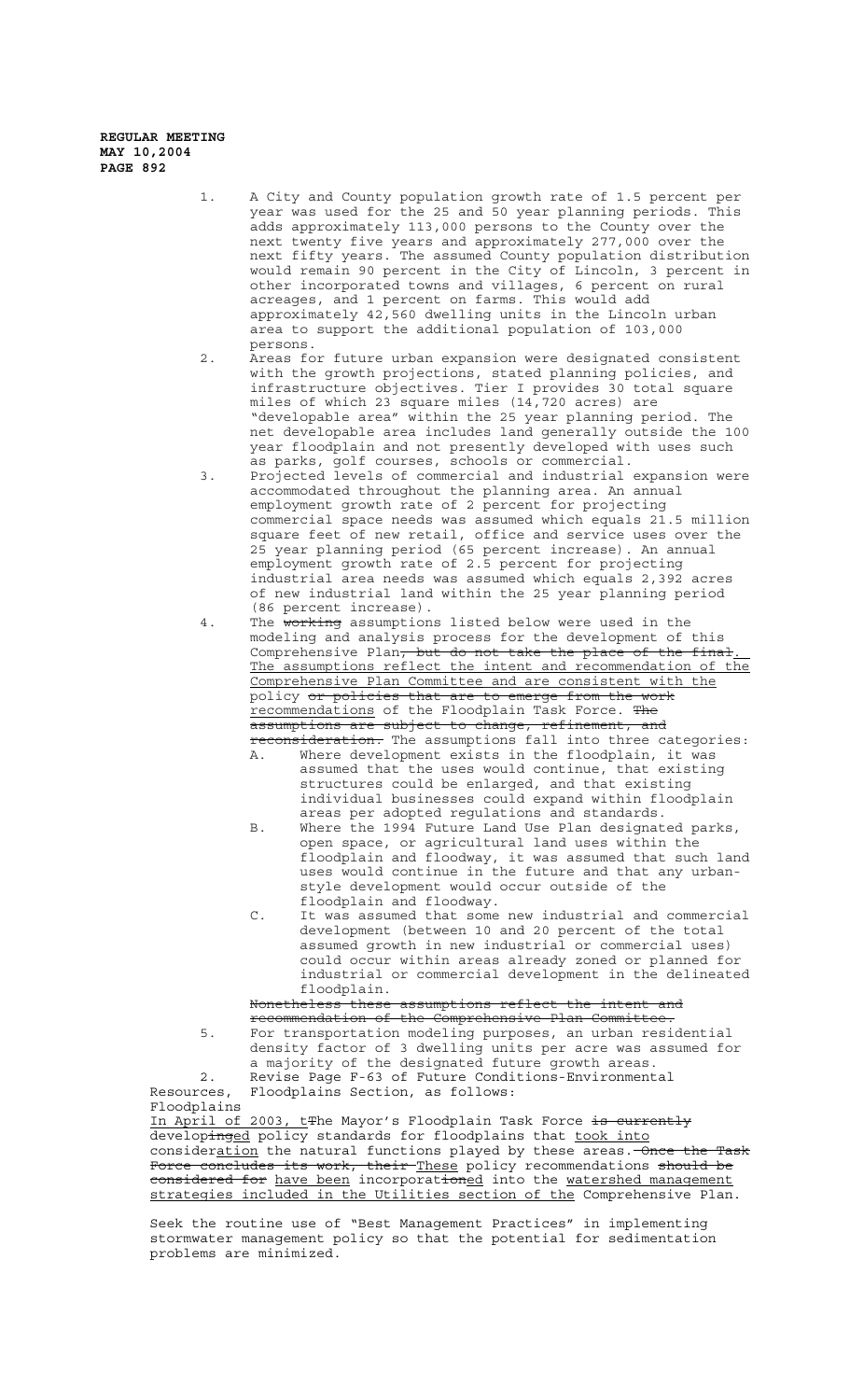Further discussion of floodplain and stormwater management considerations and strategies is provided within the Utilities section. 3. Revise Pages F78 - F80 of Future Conditions - Utilities, Floodplain Management Section, as follows: **FLOODPLAIN MANAGEMENT**

The Mayor's Floodplain Task Force is charged with recommending revisions to the existing floodplain standards. These revisions should address the natural functions of floodplains and reduction of future flooding hazards in Lincoln and Lancaster County, while being sensitive to business, environmental and neighborhood interests. Such changes should also recognize the need to sustain long-term economic development

opportunities. The Task Force is expected to complete their work by the  $\frac{1}{\text{symmer of } 2002}$ .

In April of 2003, the Mayor's Floodplain Task Force concluded 20 months of work that resulted in floodplain recommendations for the City and County. The Task Force made a clear distinction between recommendations for the "Existing Urban Area" versus "New Growth Areas." "Existing Urban Area was defined as those areas inside the City limits at the time a new standard is adopted as well as those areas outside the City limits which have a zoning designation other than AG - Agricultural or AGR -Agricultural Residential at the time a new standard is developed. "New Growth Areas" were defined as those areas outside the City limits and zoned AG -Agricultural or AGR - Agricultural Residential at the time a new standard is adopted.

There was general consensus on the Task Force that there would be additional challenges and a greater burden to meet higher floodplain standards within the existing urban area, where pre-existing zoning, lot size, existing homes and businesses, and the built environment in general would be expected to have greater constraints than newly developing areas.

An important consideration for New Growth Areas was the current designation in the Comprehensive Plan of the majority of floodplain areas as Green Space, Environmental Resources, or Agricultural Stream Corridors to identify that future urban development will be outside of the floodplain and to designate land uses compatible with the functions of the flooodplain. This supports the There is an opportunity to reduce the risk of flood damages to life and property and to preserve the important functions of floodplains by designating areas for future urban development outside of floodplain and floodway areas.<del> This would</del> preserve the important natural and beneficial functions of floodplains, in<del>cluding flood storage and conveyance properties.</del> Designating areas for development outside of floodplains and floodways would have the additional benefit of reducing the extension of public infrastructure to develop flood prone areas where future flood damages may occur.

Fifteen policy area recommendations were ultimately proposed by the Mayor's Floodplain Task Force for New Growth Areas, and they are embodied in the strategies herein. The overriding policy recommendation for the floodplain is a "No Adverse Impact" policy for the City and County, which means that the community has a goal of insuring that the action of one property owner does not adversely impact the flooding risk for other properties. The majority of other policy area recommendations relate back to and support this umbrella concept. An important next step will be to bring forward floodplain policies and standards that address the Existing Urban Area.

Special consideration should also be given to the Salt Creek floodplain from Van Dorn Street to Superior Street where the FEMA Flood Insurance Study recommends preserving flood storage so as not to increase flood heights greater than one foot. **GUIDING PRINCIPLES**

Watershed planning will continue in order to be proactive and integrate stewardship principles for land conservation, stream and wetland buffers, better site design, Best Management Practices (BMP), and erosion and sediment control. The natural drainage system can serve multiple benefits, including wildlife habitat and recreation.

The community should encourage site designs that are compatible with the natural characteristics of the site, clustering development, minimizing grading and impervious cover, and preserving site hydrology to the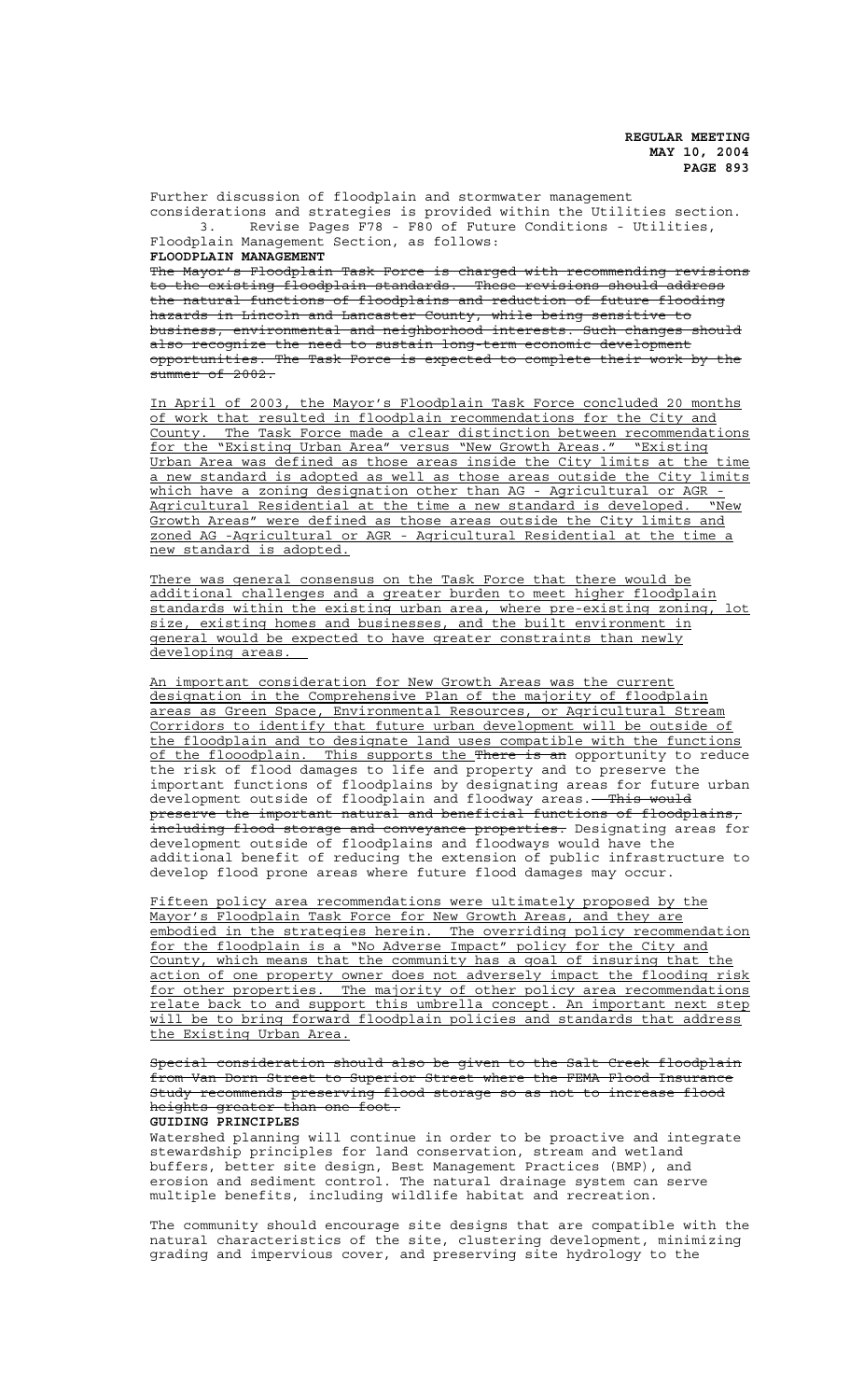maximum extent possible. Naturalized or bioengineered solutions to drainage issues should be used wherever possible.

In new growth areas, the City of Lincoln and Lancaster County have a policy of No Adverse Impact, with a goal of ensuring that the action of one property owner does not adversely impact the flooding risk for other properties. Subject to In concert with the findings of the Mayor's Floodplain Task Force and the assumptions used in crafting this Plan, future urban development will be outside of the floodplain and floodway. This helps new development avoid potential flood risks and preserves the important functions of the floodplain. Keeping development outside of the floodplain preserves flood storage and other natural and beneficial functions of floodplains. It also avoids the long-term, cumulative impact of development in the floodplain. **STRATEGIES**

Create a stormwater utility, as a division of the Public Works and Utilities Department, to provide for a steady revenue source as well as an organizational structure to address the growing needs of the stormwater and watershed management system.

Use public projects as an opportunity to set positive examples for the community relative to stormwater and floodplain management.

Develop project approaches which view stormwater as an asset, by working with the natural topography and using wetlands, floodplains, and natural drainage corridors as natural ways to manage flood flows and stormwater run-off.

Designate areas for future urban development outside of floodplain and floodway areas to avoid introducing new development to flood risks and to preserve the important functions of the floodplain.

Opportunities should be sought for the reclamation of floodplain functions through the acquisition and relocation of structures and the re-establishment of natural or open space areas.

Give special consideration to the Salt Creek floodplain from Van Dorn Street to Superior Street where the FEMA Flood Insurance Study recommends preserving flood storage so as not to increase flood heights greater than one foot.

Utilize naturalized or bioengineered solutions to drainage issues wherever possible.

Develop a Watershed Management Master Plan for Lincoln and future growth areas. Integrate existing neighborhoods and growth areas into watershed planning.

Utilize basin master plan recommendations and components as analysis tools to be referenced and compared with proposed development within the basin, and as a guide in the preparation of future capital improvement projects.

Seek broad public participation in the location and design of specific watershed management projects. The relative benefits of the projects to be evaluated should include impacts on the flood hazards, water quality, channel integrity, natural character, bridges, culverts, and existing public and private structures.

Future master planning efforts for largely undeveloped basins will rely more heavily on pro-active better management practice (BMP) measures and the conservation of existing natural drainage features to most effectively manage stormwater and floodplains. Designs of human made features should seek to utilize bioengineering and other naturalized techniques, incorporating trail systems and other linear park features where possible.

Implement a policy of No Adverse Impact in New Growth Areas through the adoption of higher standards, the encouragement of best management and building practices, the use of best available study information, and other recommendations of the Mayor's Floodplain Task Force that support this policy.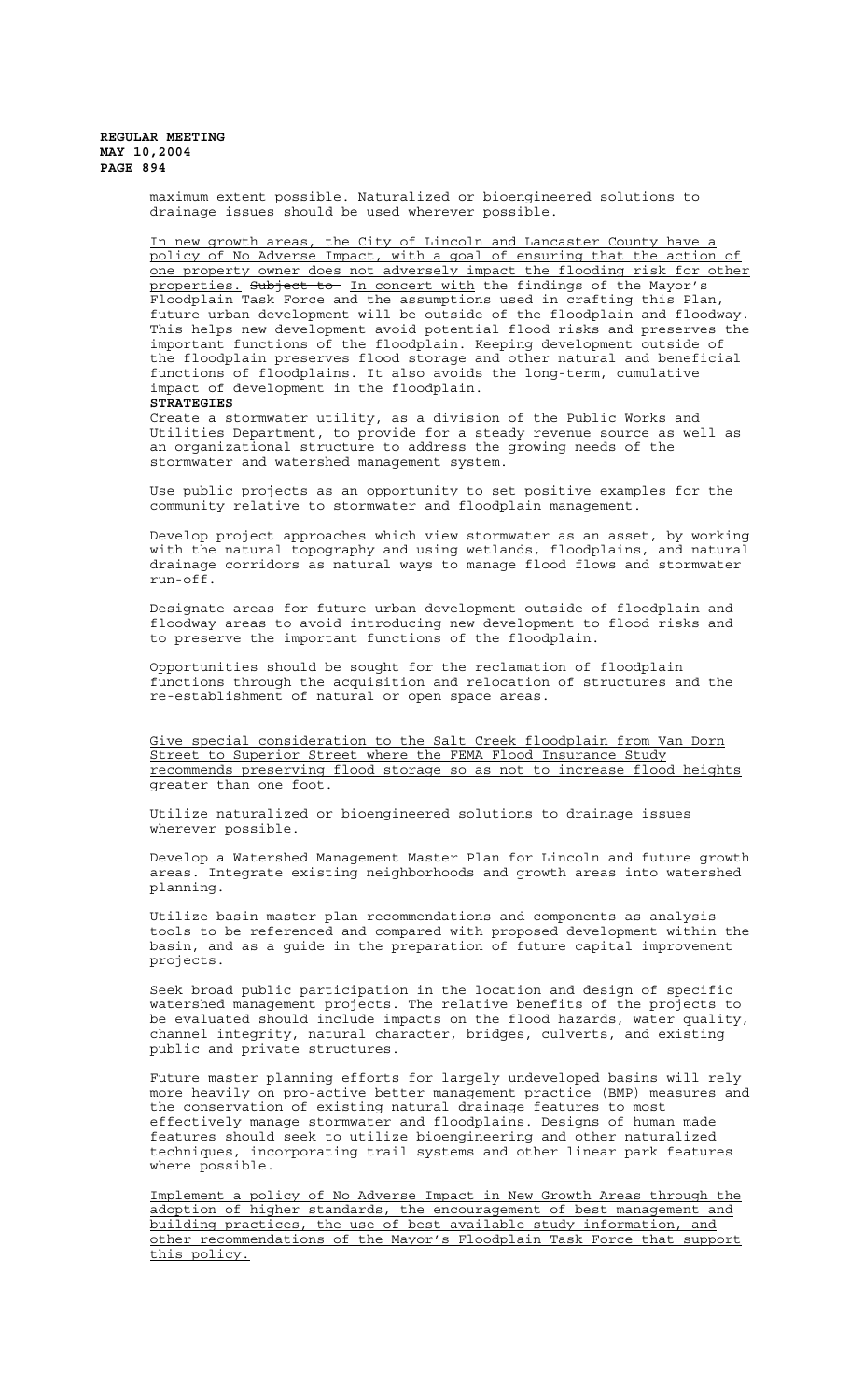Improve the accuracy of floodplain mapping and make it a priority to which specific resources are dedicated. Continue to develop a comprehensive, watershed approach to floodplain mapping. Preserve and enhance vegetative buffers along stream corridors to slow the flow of stormwater, filter pollutants, protect the biological health of the stream, and conserve other natural functions of the floodplain.

Retain City or County property in the floodplain in public ownership, and consider the purchase of easements or land when other publicly-owned property in the floodplain is proposed for surplus. Retain conservation easements to protect floodplain functions where unusual circumstances merit the consideration of surplus floodplain property.

Develop and implement a floodplain buyout program for the City and County, which is sensitive to the need to minimize impacts on neighborhoods and historic districts and places a special emphasis on sites that provide multiple benefits.

Reinforce accountability and disclosure laws regarding real estate transactions, enhance education efforts to notify prospective buyers, and improve methods for assessing and taxing floodplain properties, especially land held in conservation easements.

BE IT FURTHER RESOLVED that any other references in said plan which may be affected by the above-specified amendment be, and they hereby are amended to conform with such specific amendment.

Introduced by Terry Werner Seconded by Cook & carried by the following vote: AYES: Cook, Friendt, McRoy, Newman, Werner; NAYS: Camp, Svoboda.

AMENDING CHAPTER 2.05 OF THE LINCOLN DESIGN STANDARDS, STORMWATER DRAINAGE DESIGN STANDARDS, TO REVISE SECTION 1 TO ADD DEFINITIONS; TO REVISE SECTION 2, GENERAL PROVISIONS; TO REVISE SECTION 3.5, FLOOD CORRIDOR MANAGEMENT; AND TO REVISE SECTION 6, DESIGN OF CULVERTS - PRIOR to reading:

WERNER Moved to amend Bill No. 04R-88 by amending Attachment A by amending the definition of Minimum Flood corridor in Section 1 of Chapter 2.05, Stormwater Drainage Design Standards, to strike the words "For streams with a defined bed and bank which drain less than 150 acres, minimum flood corridor shall mean a narrower corridor proportionate to the drainage area as identified in the City of Lincoln Design Standards."

Seconded by Cook & carried by the following vote: AYES: Cook, McRoy, Newman, Werner; NAYS: Camp, Friend, Svoboda.

A-82748 WHEREAS, the City of Lincoln has previously adopted the City of Lincoln Design Standards by Resolution No. A-80518; and

WHEREAS, a text change to the Design Standards is necessary under Chapter 2.05 - Stormwater Drainage Design Standards, to revise Section 1 to add definitions; to revise Section 2 - General provisions; to revise Section 3.5 - Flood Corridor Management; and to revise Section 6 - Design of Culverts.

NOW, THEREFORE, BE IT RESOLVED by the City Council of the City of Lincoln, Nebraska:

That Chapter 2.05 of the City of Lincoln Design Standards, adopted by the City Council on November 6, 2000 by Resolution No. A-80518, be and the same is hereby amended to read as shown on Attachment "A" which is attached hereto and incorporated herein by reference.

Introduced by Terry Werner Seconded by Newman & carried by the following vote: AYES: Cook, Friendt, McRoy, Newman, Werner; NAYS: Camp, Svoboda.

AMENDING TITLE 2 OF THE CITY OF LINCOLN DESIGN STANDARDS, DESIGN STANDARDS FOR SUBDIVISION REGULATIONS, TO ADD A NEW CHAPTER 2.07 TO ADOPT FLOOD DESIGN STANDARDS FOR NEW GROWTH AREAS - CLERK read the following resolution, introduced by Terry Werner, who moved its adoption:

A-82749 WHEREAS, the City of Lincoln has previously adopted the City of Lincoln Design Standards by Resolution No. A-80518; and WHEREAS, a text change to the Design Standards is necessary under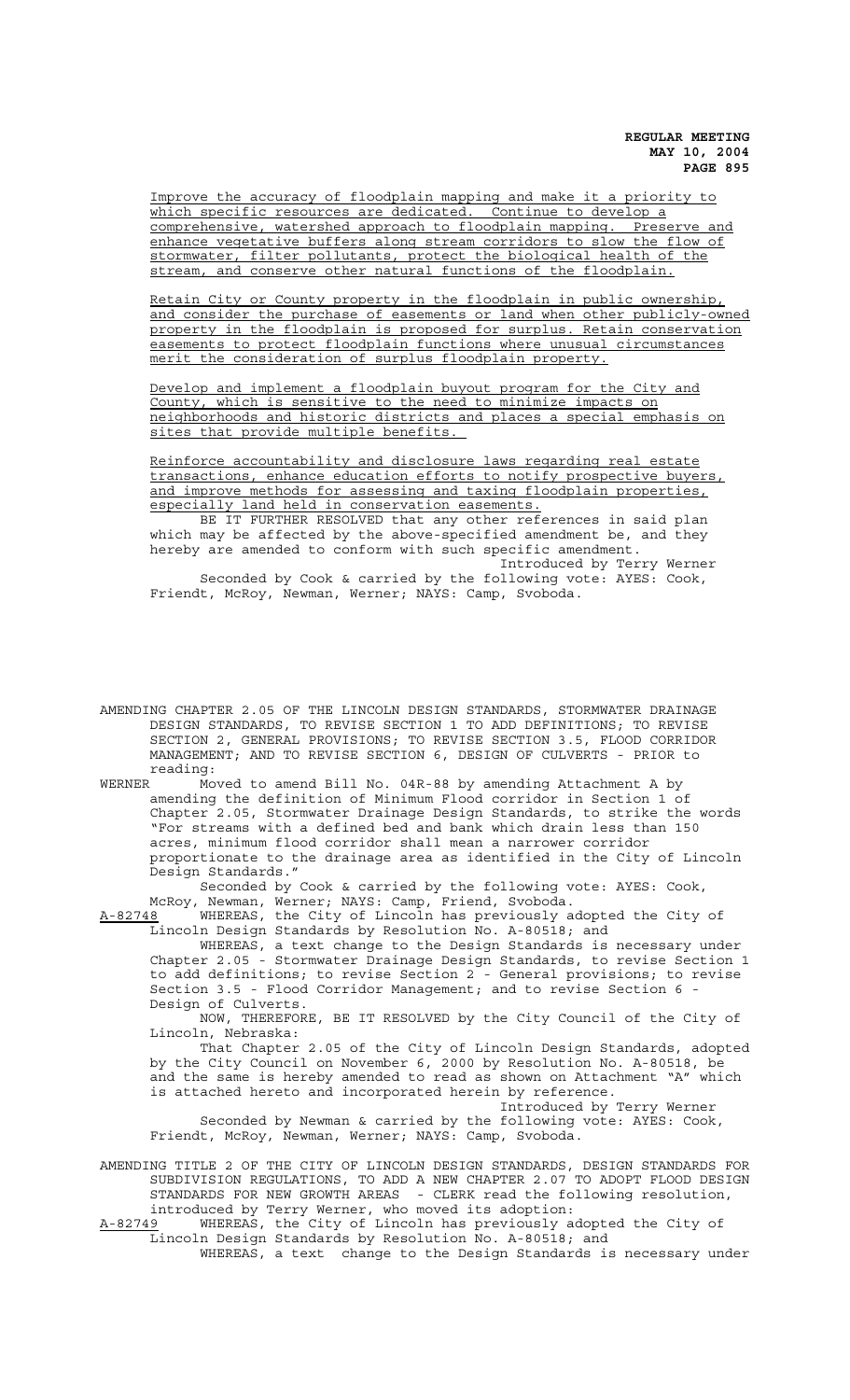> Title 2, Design Standards for Subdivision Regulations, to add a new Chapter 2.07 to adopt Flood Design Standards for New Growth Areas. NOW, THEREFORE, BE IT RESOLVED by the City Council of the City of Lincoln, Nebraska:

> That Title 2 of the City of Lincoln Design Standards, adopted by the City Council on November 6, 2000 by Resolution No. A-80518, be and the same is hereby amended as follows:

> 1. Chapter 2.07 "Flood Design Standards for New Growth Areas" is added to read as follows:

| Chapter 2.07                                                |  |
|-------------------------------------------------------------|--|
| FLOOD DESIGN STANDARDS FOR NEW GROWTH AREAS                 |  |
| The Department of Public Works and Utilities is assigned    |  |
| responsibility for administration of these design standards |  |

For Flood Design Standards for New Growth Areas applicable to Subdivision Regulations, refer to the Drainage Criteria Manual, Chapter Ten – Flood Design Criteria for New Growth Areas

Introduced by Terry Werner Seconded by McRoy & carried by the following vote: AYES: Cook, Friendt, McRoy, Newman, Svoboda, Werner; NAYS: Camp.

AMENDING TITLE 3 OF THE CITY OF LINCOLN DESIGN STANDARDS, DESIGN STANDARDS FOR ZONING REGULATIONS, TO ADD A NEW CHAPTER 3.06 TO ADOPT MINIMUM FLOOD CORRIDOR DESIGN STANDARDS AND TO ADD A NEW CHAPTER 3.07 TO ADOPT FLOOD DESIGN STANDARDS FOR NEW GROWTH AREAS - CLERK read the following resolution, introduced by Terry Werner, who moved its adoption:

A-82750 WHEREAS, the City of Lincoln has previously adopted the City of Lincoln Design Standards by Resolution No. A-80518; and

WHEREAS, a text change to the Design Standards is necessary under Title 3, Design Standards for Zoning Regulations, to add a new Chapter 3.06 to adopt Minimum Flood Corridor Design Standards and to add a new Chapter 3.07 to adopt Flood Design Standards for New Growth Areas. NOW, THEREFORE, BE IT RESOLVED by the City Council of the City of Lincoln, Nebraska:

That Title 3 of the City of Lincoln Design Standards, adopted by the City Council on November 6, 2000 by Resolution No. A-80518, be and the same is hereby amended as follows:

1. Chapter 3.06 "Minimum Flood Corridor Design Standards" is added to read as follows:

## **Chapter 3.06**

# **MINIMUM FLOOD CORRIDOR DESIGN STANDARDS**

*The Department of Public Works and Utilities is assigned responsibility for administration of these design standards* For Minimum Flood Corridor Design Standards applicable to Zoning Regulations, refer to Chapter 2.05, Stormwater Drainage Design Standards for Subdivision Regulations, Section 3.5, "Flood Corridor Management." 2. Chapter 3.07 "Flood Design Standards for New Growth

Areas" is added to read as follows: **Chapter 3.07**

# **FLOOD DESIGN STANDARDS FOR NEW GROWTH AREAS**

*The Department of Public Works and Utilities is assigned* 

*responsibility for administration of these design standards*

For Flood Design Standards for New Growth Areas applicable to Zoning Regulations, refer to the Drainage Criteria Manual, Chapter Ten – Flood Design Criteria for New Growth Areas

Introduced by Terry Werner Seconded by Cook & carried by the following vote: AYES: Cook, Friendt, McRoy, Newman, Werner; NAYS: Camp, Svoboda.

AMENDING THE DRAINAGE CRITERIA MANUAL TO AMEND SECTION 1.5.6, FLOOD CORRIDOR MANAGEMENT; SECTION 1.5.7, NPDES CONSTRUCTION SITE ACTIVITIES; AND APPENDIX 1-C, GLOSSARY OF KEY TERMS; AND TO ADD A NEW CHAPTER 10, FLOOD DESIGN CRITERIA - PRIOR to reading:

COOK Moved to amend Bill No. 04R-91 in Attachment B, Chapter 10, Flood Design Criteria for New Growth Areas, Section 10.4.2 amend the paragraph after subparagraph 3 to read as follows: "The City's review and approval of the alternative selected will be based upon whether best efforts were made to find a practicable alternative with the least impacts. The City may consider whether another practicable alternative with less adverse impact on the floodplain and floodprone area is feasible. For County stream crossings, the City and County will jointly determine the most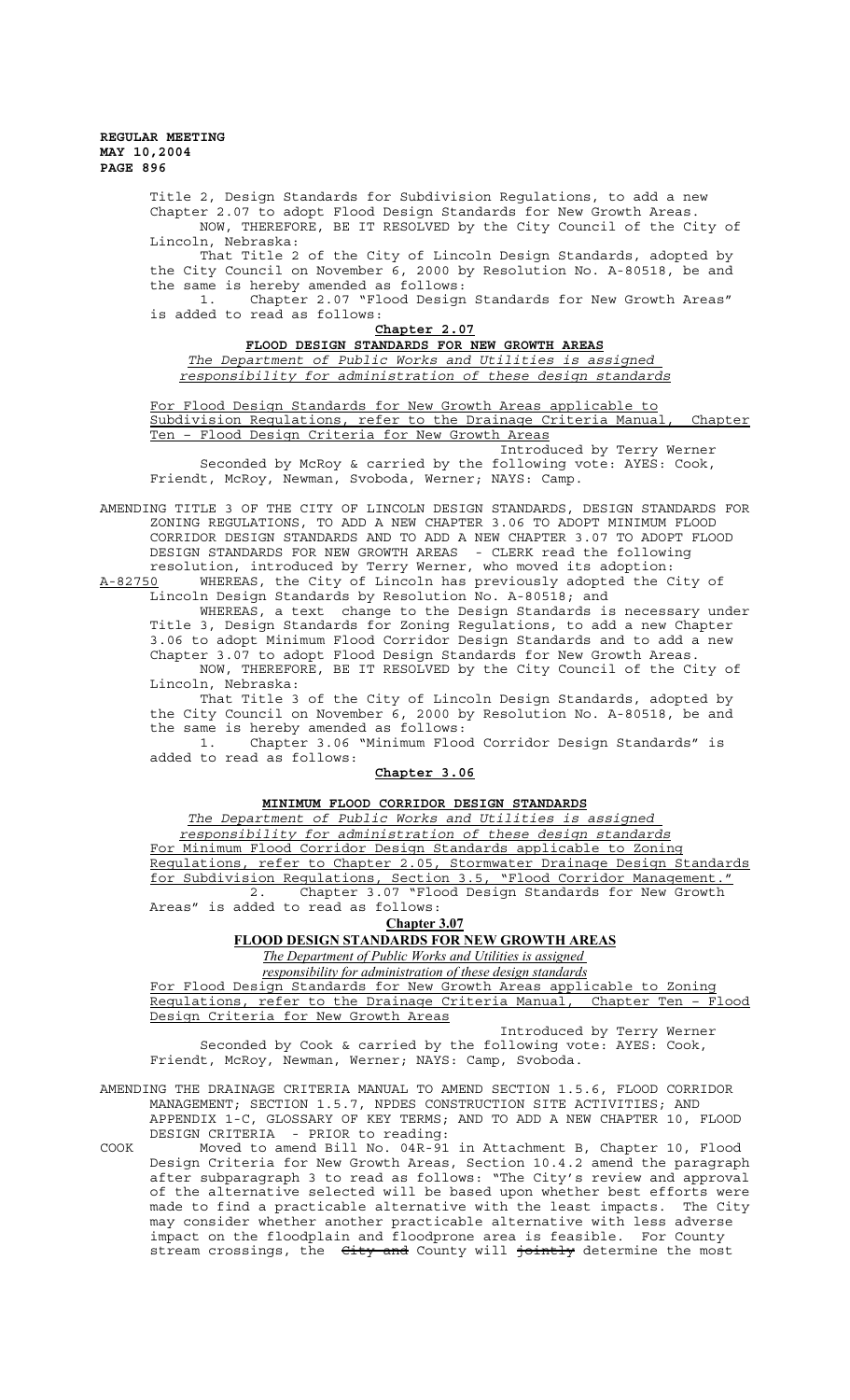appropriate alternative after conferring with the City. If the proposed stream crossing structure does not meet the .05 foot rise standard, mitigation for increased flood heights will be required in conformance with Section 10.4.3."

Seconded by Newman & carried by the following vote: AYES: Cook, Friendt, McRoy, Newman, Werner; NAYS: Camp, Svoboda.

WERNER Moved to amend Bill No. 04R-91 in the following manner: 1. on page 2, line 20, delete the word "For". 2. On page 1, delete line 21. 3. On page 2, delete lines 1 through 5 in their entirety. 4. Amend Attachment "A" Appendix 1-C, Glossary of Key Terms, to amend the definition of "Minimum Flood Corridor" by striking the words "For streams with a defined bed and bank which drain less than 150 acres, minimum flood corridor shall mean a narrower corridor proportionate to the drainage area as identified in the City of Lincoln Design Standards." 5. Amend Attachment B, Chapter 10, Flood Design Criteria for New Growth Areas, by amending the definition of "Minimum Flood Corridor" in Section 10.3.1 by striking the words "For streams with a defined bed and bank which drain 26 to 150 acres, the width of minimum flood corridors shall be equal to the channel bottom width, plus six times the channel depth, ;plus: i. 40 feet, for channels draining 101 to 150 acres; ii. 20 feet, for channels draining 51 to 100 acres; iii. 10 feet, for channels draining 26 to 50 acres."

Seconded by Newman & carried by the following vote: AYES: Cook, McRoy, Newman, Werner; NAYS: Camp, Friendt, Svoboda.

CLERK Read the following resolution, introduced by Terry Werner, who moved its adoption:<br>A-82751 WHEREAS, the

WHEREAS, the City of Lincoln has previously adopted the City of -<br>Lincoln Drainage Criteria Manual by Resolution No. A-80038; and

WHEREAS, a text change to the Drainage Criteria Manual is necessary to amend Chapter 1, Section 1.5.6, Flood Corridor Management, Section 1.5.7, NPDES Construction Site Activities; and Appendix 1-C, Glossary of Key Terms; and to add Chapter 10 – Flood Design Criteria. NOW, THEREFORE, BE IT RESOLVED by the City Council of the City of Lincoln, Nebraska:

That Chapter 1 of the Drainage Criteria Manual, adopted by the City Council on February 22, 2002 by Resolution No. A-80038, be and the same is hereby amended as follows:

1. Section 1.5.6 "Flood Corridor Management" is amended to read as follows:

**1.5.6 Flood Corridor Management**

In all watersheds within the Existing Urban Area where a FEMA mapped floodway floodplain has not been delineated, development shall preserve a corridor in channels which drain greater than 150 acres. In all watersheds within New Growth Areas, development shall preserve a corridor in **all** channels which drain greater than 150 acres or have a defined bed and bank. a minimum width equal to the channel bottom width, plus 60 feet, plus six times the channel depth.

The width of minimum flood corridors shall be equal to the channel bottom width, plus 60 feet, plus six times the channel depth, and the corridor shall be centered on the channel or aligned such that the corridor fallows the natural flow of flood waters. For streams with a defined bed and bank which drain 26 to 150 acres, the width of minimum flood corridors shall be equal to the channel bottom width, plus six times the channel depth, plus:

i. 40 feet, for channels draining 101 to 150 acres; ii. 20 feet, for channels draining 51 to 100 acres; iii. 10 feet, for channels draining 26 to 50 acres. The corridor width will be centered on the channel or

aligned such that the corridor follows the natural flow of floodwaters. and be delineated along all channels with drainage areas exceeding 150 acres. Riparian vegetation and the existing grade within the identified flood corridors shall be preserved or enhanced to the maximum extent practicable, or mitigated during the development planning and construction processes when impacted by allowable encroachments. Individual areas of Eencroachments of the riparian vegetation and encroachments of fill into the existing grade will be permitted for operation, maintenance and repair, channel improvements, stormwater storage facilities, and, utility crossings<del>,</del>. Individual areas of encroachment may also be permitted for public parks, pedestrian/bike trails<u>,</u> and other recreational uses, and public purposes, provided the encroachments are minimal and the uses are generally consistent with the purpose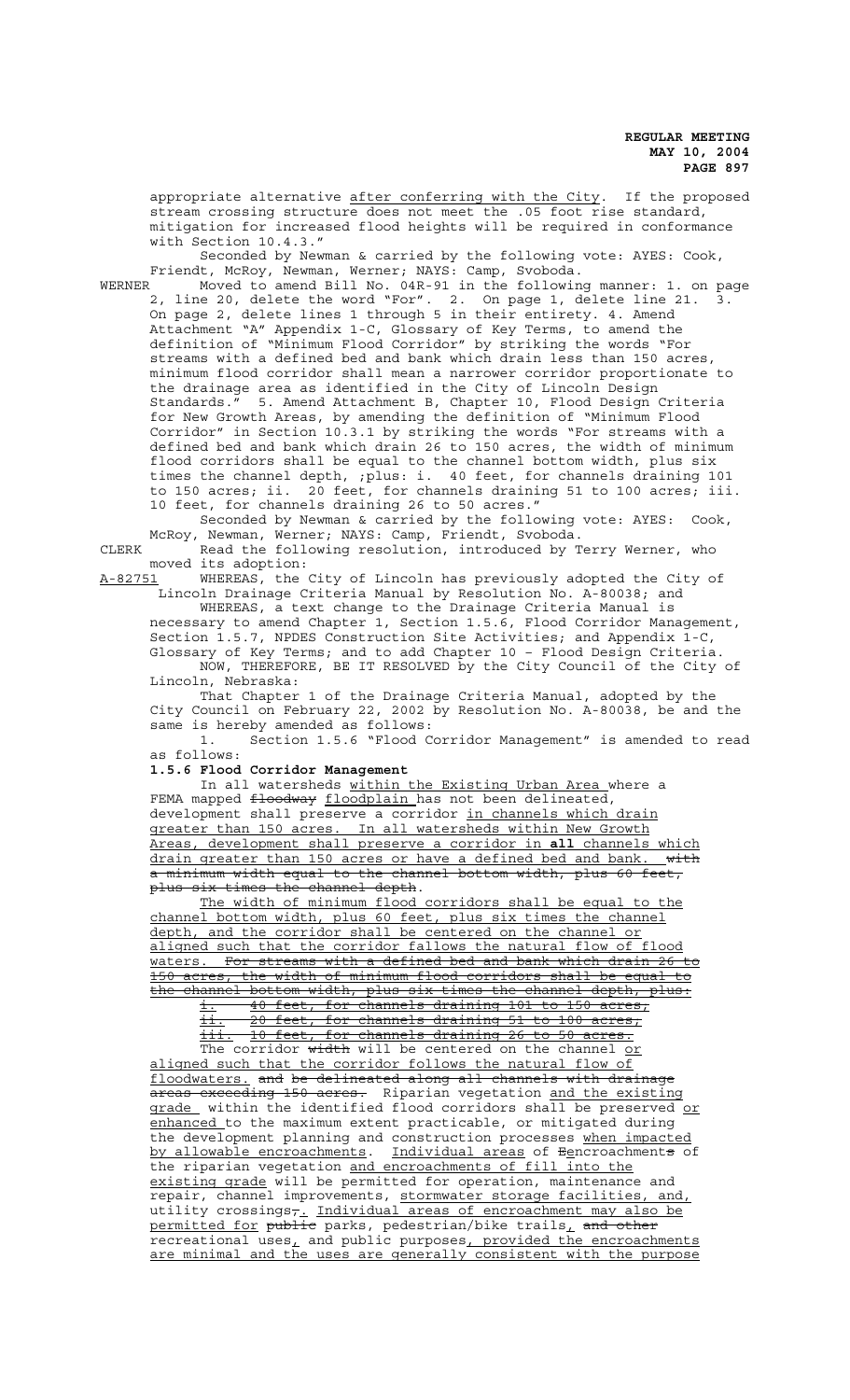of the corridor.

Sequencing and mitigation for encroachments into Minimum Flood Corridors is required as described in Chapter 2.05 of the Design Standards and Chapter 10 of this manual.

Flood corridors delineated during development of land shall be legally described and recorded.

Through the watershed master planning process, develop approximate 100-year projected future conditions flood profiles for mainstream and tributary channel corridors that are between the limits of detailed study by FIS and the boundary of the uppermost 150-acre sub-basin(s). Once the master plan flood profiles have been accepted by the City, regulate new development along the channel areas so the lowest opening in new buildings is protected from the flood profile.

In watersheds where FIS floodplains have not been delineated and where flood prone areas have not yet been determined through the watershed master planning process, regulate new development so the lowest opening of adjacent new buildings is protected to one foot above the calculated 100-year flood profile.

Regulate new development so it does not occur within minimum corridors. Riparian vegetation within the identified flood corridors shall be preserved to the maximum extent practicable, or acceptably mitigated, during the development planning and construction processes. Encroachments of the riparian vegetation will be permitted to provide for OM&R, channel improvements, public parks, pedestrian/bike trails, other recreational uses,  $\tt{utility crossings, streets and drivers, and others public}$ purposes.

Flood corridors delineated during development of land shall be legally described and recorded.<br>2. Section 1.5.7 "NPDES C

Section 1.5.7 "NPDES Construction Site Activities" is amended to read as follows:

## **1.5.7 NPDES Construction Site Activites**

A NPDES "notice of intent" and a Stormwater Pollution Prevention Plan (SWPPP) shall be required before land disturbance or vegetation removal activities occur on any site greater than 2.0 acres or equal to 1.0 acre in size. The structural and non-structural best management practices (BMPs) are recommended to address stormwater quality enhancement. The SWPPP shall be prepared by a designated erosion control designer. A designated erosion control designer shall be a; licensed professional engineer, architect or landscape architect; a professional in Erosion and Sediment Control, certified by the Soil and Water Conservation Society; or a person with similar erosion and sediment control training and knowledge certified by a nationally recognized erosion and sediment control association. As one condition of approval, a construction schedule shall be included which indicates installation of as many of the proposed BMPs as are feasible before any land disturbing activity is conducted, including site grubbing. The schedule will also indicate a plan to limit the duration of exposure of disturbed land.

Contractors and developers shall contact the City on the business day prior to performing land disturbance or vegetation removal on any site greater than  $2.0$  acres or equal to 1.0 acre. Construction sites will be inspected periodically for compliance with submitted SWPPPs.

BE IT FURTHER RESOLVED that the Drainage Criteria Manual, adopted by the City Council on February 22, 2002 by Resolution No. A-80038, be and the same is hereby amended by adding defined terms to Appendix 1-C, Glossary of Key Terms, as shown on Attachment A which is attached hereto and incorporated herein by reference.

BE IT FURTHER RESOLVED that the Drainage Criteria Manual, adopted by the City Council on February 22, 2002 by Resolution No. A-80038, be and the same is hereby amended to add Chapter 10, Flood Design Criteria for New Growth Areas, as shown on Attachment B which is attached hereto and incorporated herein by reference.

Introduced by Terry Werner Seconded by Newman & carried by the following vote: AYES: Cook, Friendt, McRoy, Newman, Werner; NAYS: Camp, Svoboda.